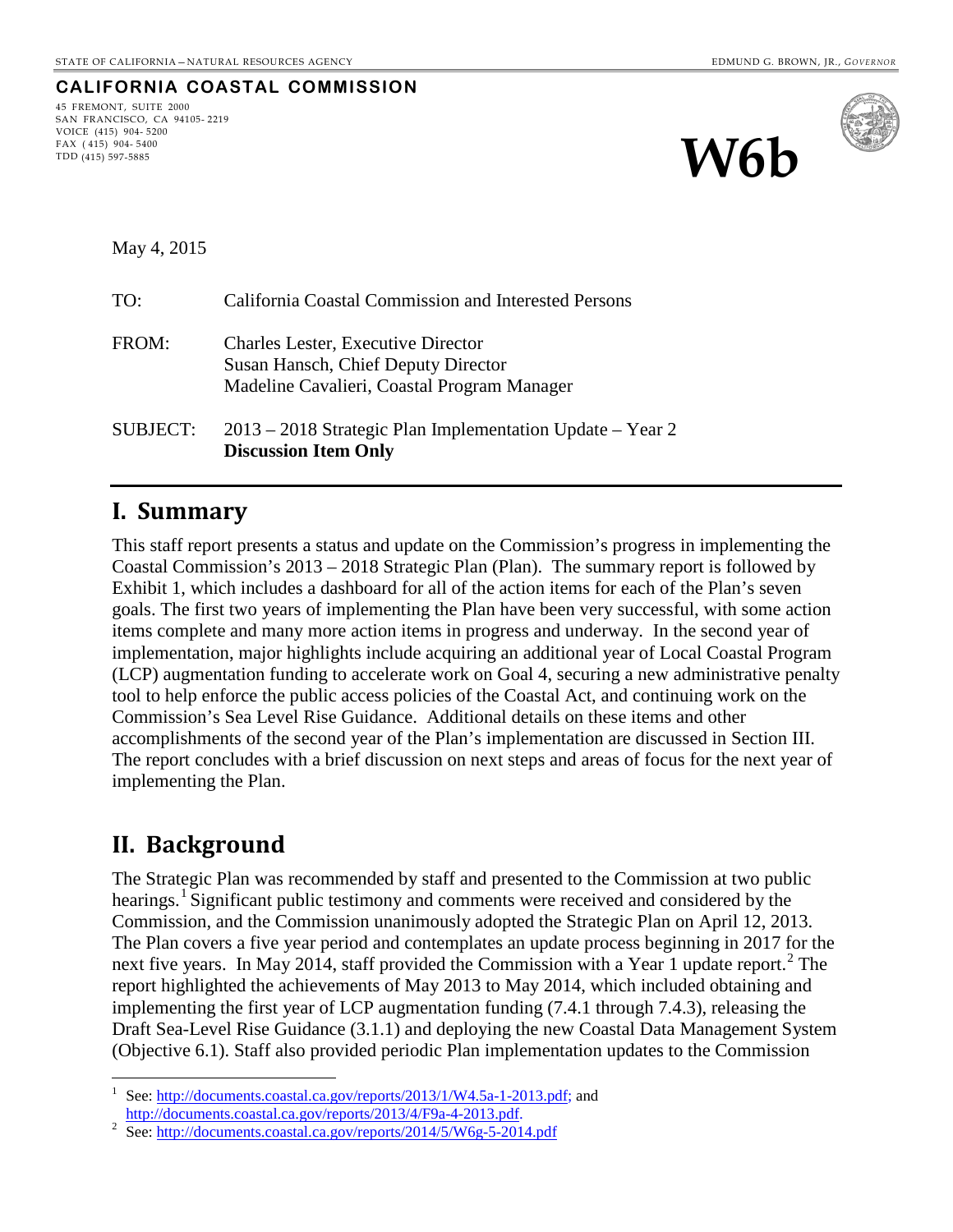throughout the year in the Executive Director's report at regularly scheduled Commission meetings. Staff intends to continue providing these periodic updates, in addition to full updates on an annual basis.

The adoption of the Strategic Plan addressed a longstanding need for the Commission to update its Strategic Plan (last approved in 1997). It also was a requirement from the National Oceanic and Atmospheric Administration (NOAA) – the federal agency that administers the federal Coastal Zone Management Act components of the Commission's program – pursuant to NOAA's last evaluation of the Commission's program.<sup>[3](#page-1-0)</sup> The Plan contains a discussion of the agency's background and legal mandates, vision and mission statements, core values, and seven program goals with associated objectives and actions. Appendix A of the Plan presents an implementation schedule for each action, and an indication of whether additional funding would be required to implement each action. In conjunction with the Commission's intention to update the plan in five years, NOAA supports the Commission's approach to tracking and reporting progress on Plan implementation.

The ultimate purpose of the Plan is to "strengthen the agency's implementation of the Coastal Act." It was developed as an overarching "roadmap" for strategic action to enhance implementation of the Commission's core statutory work, to which most of the Commission's limited staff resources will continue to be allocated. The Plan also recognizes that each of the goals and actions are important, but that certain objectives and actions are of higher priority. Appendix A of the Plan thus presents a general relative ordering and scheduling of implementation priority for each of the actions (near, mid, longer term). The Plan (and Appendix A) also specifically acknowledges that implementation of many of the actions is contingent on securing additional funding. In this sense, the Plan provides a "menu of actions for which funding is needed."

# **III. Highlights of Accomplishments in Year 2**

The Commission made significant progress with Strategic Plan implementation in Year 2. The status of all Plan actions is summarized in [Exhibit 1](#page-12-0) (the "dashboard") and posted on the Commission's Strategic Plan webpage.<sup>[4](#page-1-1)</sup> This section summarizes the major accomplishments of Year 2. As summarized in the table, many actions have been completed or have entailed completion of major actions but are also on-going ("completed/in progress"). Numerous actions were initiated in Year 2 and are now "in progress," but major objectives are yet to be completed. There are also some actions that have "not started," but that are anticipated to start according to plan. Finally, many actions are "deferred" because the Commission does not have the resources necessary to undertake them. A few actions have had some related action, but are essentially deferred ("In progress/Deferred").

 $\overline{a}$ 

<span id="page-1-0"></span><sup>&</sup>lt;sup>3</sup> [http://coastalmanagement.noaa.gov/mystate/docs/californiacmp2010.pdf,](http://coastalmanagement.noaa.gov/mystate/docs/californiacmp2010.pdf) p. 16.<br><sup>4</sup> <http://www.coastal.ca.gov/strategicplan/spindex.html>

<span id="page-1-1"></span>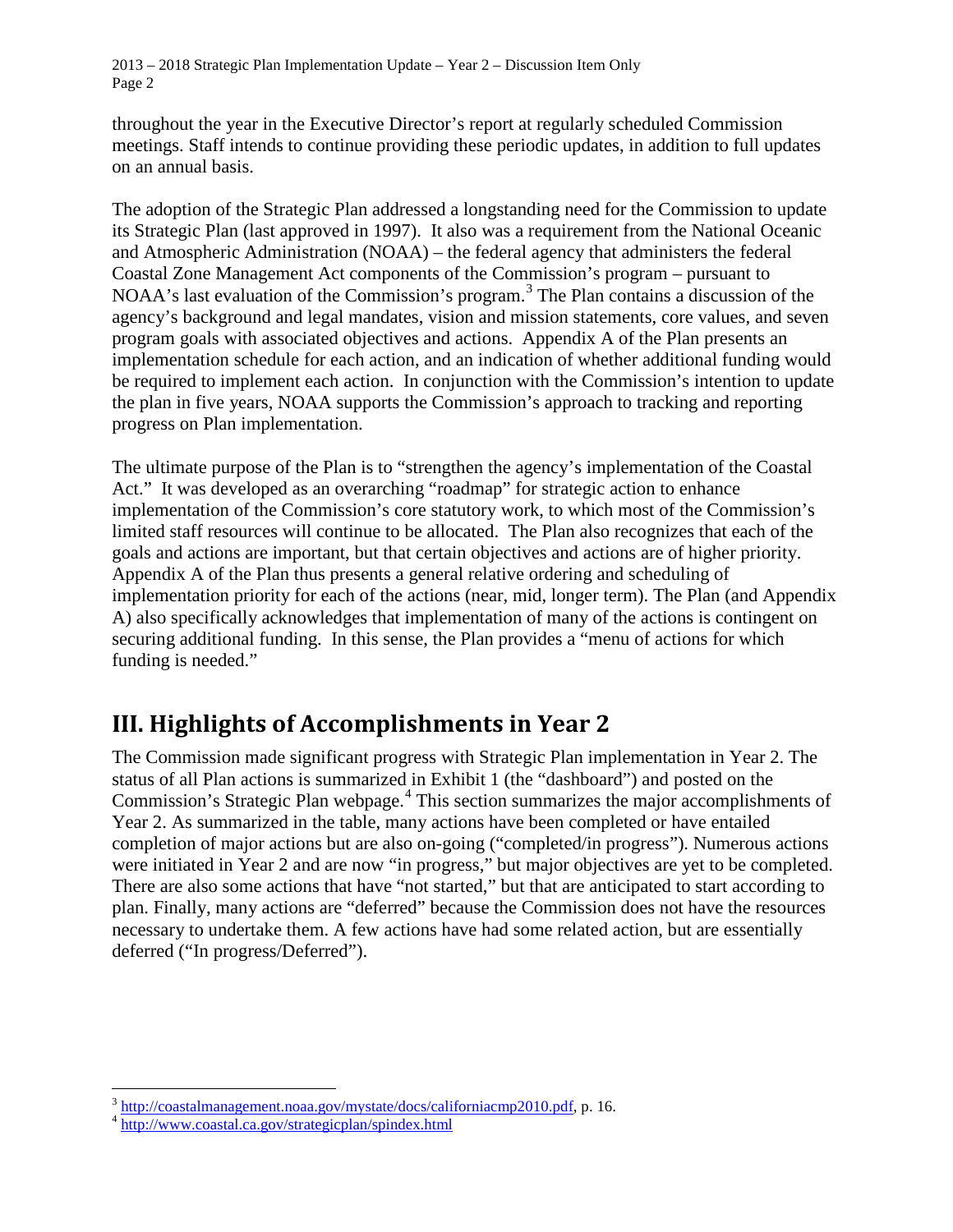| <b>Action Status</b> |                 | At End of         | At End of         |
|----------------------|-----------------|-------------------|-------------------|
|                      |                 | Year <sub>1</sub> | Year <sub>2</sub> |
| Complete             |                 | 14                | 16                |
| Complete             | In Progress     | 35                | 51                |
| In Progress          |                 | 56                | 66                |
| <b>Not Started</b>   |                 | 24                | 11                |
| In Progress          | <b>Deferred</b> | 5                 | 5                 |
| <b>Deferred</b>      |                 | 29                | 14                |
| <b>TOTAL Actions</b> |                 | 163               | 163               |

### **Goal 4: Strengthen the LCP Planning Program**

In 2014, the Legislature and the Brown Administration continued their support for the LCP program by extending the budget augmentation for additional Commission staff and planning grants to local government. Specifically, the Spring Finance Letter of April 2014 added two additional years (FY 14-15 and FY 15-16) of state operations funding of \$3 million for 25 limited term positions and operating expenses to the Coastal Commission's enacted budget for FY 14-15. The Governor's Budget for FY 15-16 also calls for the additional \$3 million. However, to extend the augmented LCP staff funding after FY 15-16, the Commission will need to submit a Budget Change Proposal in September 2015 to seek Administration and Legislative approval for funding for FY 16-17 and thereafter. In addition to the \$3 million for 25 limited term positions and operating expenses, the enacted budget for FY 14-15 also includes \$1 million for LCP Local Assistance Grants to local governments. This \$1 million increase is also proposed for FY 15-16, FY 16-17 and FY 17-18 through the Governor's FY 15-16 budget.

This sustained funding has allowed the Commission to build on the efforts that began in Year 1 of the Strategic Plan implementation, continuing the focus on enhancing coordination with local governments, facilitating completion of LCPs for uncertified areas and comprehensive updates of certified LCPs, and implementing the local assistance grant program.

#### **Local Coordination**

 $\overline{a}$ 

In Year 2, the Commission has continued efforts related to Objective 4.4 to improve communication and coordination with local government related to LCP planning. The primary benefit of increased funding for the LCP program is the enhancement of staff capacity to work with local government and the public on LCP planning on a more intensive and regular basis in ultimate support of improved LCP work.

Commission staff have been conducting regular coordination meetings with more than 45 jurisdictions.<sup>[5](#page-2-0)</sup> Meetings are held with additional jurisdictions on an as needed basis. These

<span id="page-2-0"></span><sup>&</sup>lt;sup>5</sup> This coordination includes: Humboldt County, City of Arcata, City of Eureka, City of Trinidad, City of Fort Bragg, Mendocino County, Sonoma County, Marin County, San Francisco City/County, San Mateo County, City of Daly City, City of Pacifica, City of Half Moon Bay, Santa Cruz County, Monterey County, City of Pacific Grove, San Luis Obispo County, City of Santa Cruz, City of Capitola, City of Morro Bay, City of Pismo Beach, City of Grover Beach, UCSC, Santa Barbara County, Ventura County, LA County, City of Santa Barbara, City of Malibu, City of Carpinteria, UCSB, Rancho Palos Verdes, Hermosa Beach, Marina del Rey, Long Beach, Newport Beach, San Clemente, Laguna Beach, City of San Diego, Carlsbad, Encinitas, Solana Beach, Del Mar, Chula Vista, Imperial Beach, Oceanside, Port of San Diego.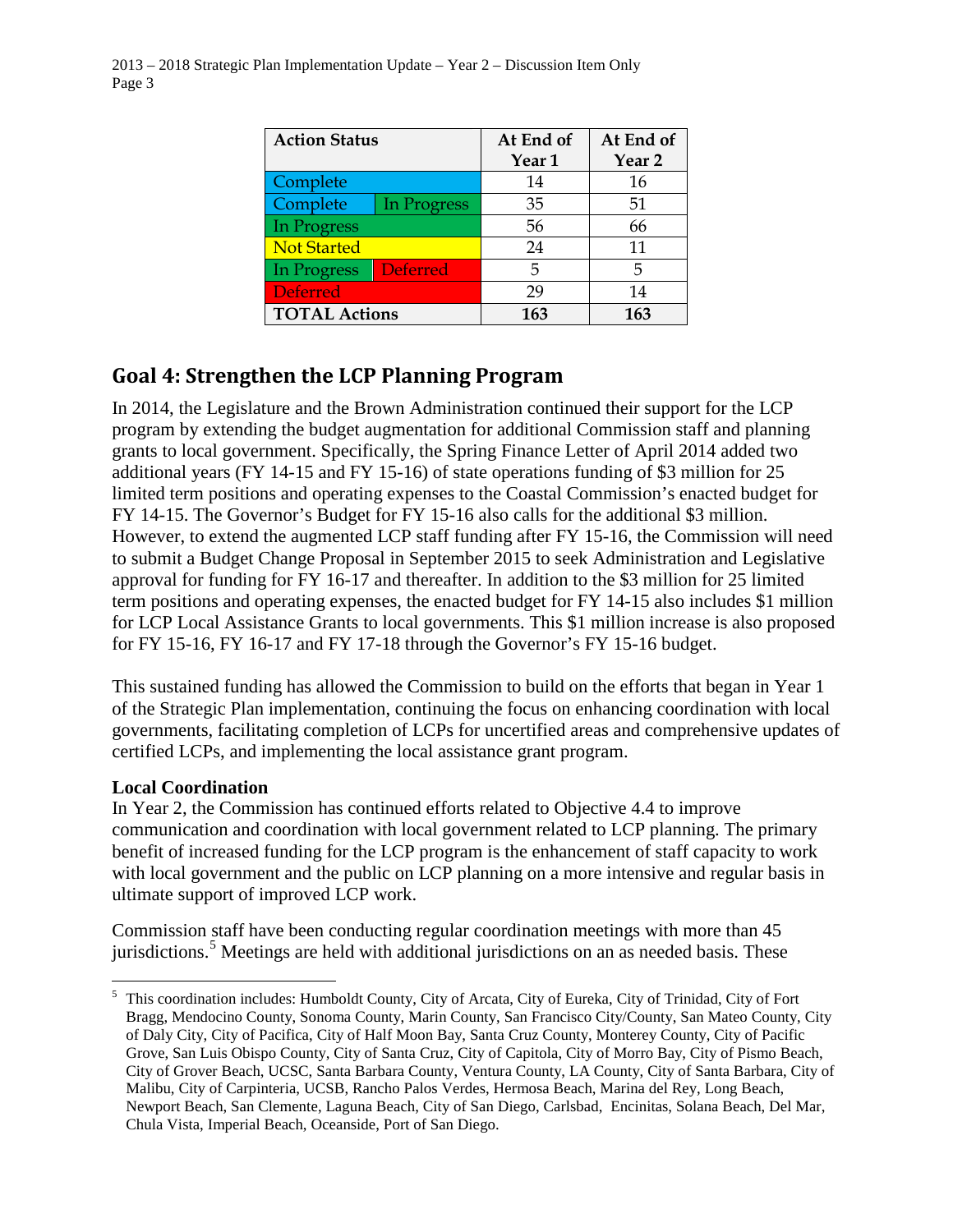meetings allow for enhanced identification of mutual planning and resource management concerns, setting of LCP planning priorities, and solving of on-going management issues related to both planning and regulatory matters (4.4.2).

Staff has also concentrated more on early participation in specific pending LCP amendments (4.4.3). This includes identifying and tracking LCP amendments (currently there are 172 specific pending LCP amendments identified by the Commission (122 pending locally), as well as participating in more coordination meetings on LCP amendments prior to submittal to the Commission. This increased collaboration facilitates problem-solving, reduces conflict, and increases the likelihood of successful LCP planning outcomes.

The Commission staff continues to hold Local Government Working Groups coordination calls with representatives of local government officials and has scheduled the next Joint CCC /Local Government workshop for November 2015 (4.4.1). The support of local coastal governments helped the Commission successfully obtain grant funding and other staff resources in past budgets; ideally this support will continue in future budget actions to ensure continued resources.  $(4.4.6).$ 

Staff has begun a project to work with the Commission's webmaster to update the content on the Resources for Local Government webpage to improve and update background and policy information (4.4.5) and (5.2.1). Further, Commission staff conducted all day staff trainings with both Mendocino County (regarding Coastal Act requirements and LCP implementation), and Monterey County staff (regarding wetlands and ESHA protection). (4.4.5)

Overall, staff's efforts to increase coordination with local governments have been effective and the benefits of the investment are clear. In 2014, the Coastal Commission approved 61 LCP and other planning items and dramatically decreased the average processing time for filed LCP submittals from over a year during the peak staff furlough year of 2010 to just over four months in  $2014 - a$  reduction of  $64\%$ .

#### **Pursue Completion of LCP Certification and LCP Updates**

In Year 2, the Commission made significant progress in processing LCP submittals, updates and amendments. For example, following two years of intensive staff work with Los Angeles County, the Commission certified the LCP for the Santa Monica Mountains – its highest priority for LCP completion. This certification enabled the Commission to delegate coastal permitting authority for this area to LA County, redirecting Commission resources for other important statewide work and putting the County in the lead regulatory position for protecting the incredibly important recreational, aesthetic, and sensitive habitat resources of the unique Mediterranean coastal ecosystem of the Santa Monica Mountains.

With regard to LCP Updates, the Commission took several important actions over the past year. The Commission approved comprehensive updates for the Port of Los Angeles and the City of Grover Beach. Notably, after close coordination with City staff, the Grover Beach LCP Update was approved as submitted, with no suggested modifications by the Commission. In addition, the Commission approved a Land Use Plan update for Marin County, and brought the Implementation Plan for the County to a Commission hearing; and certified the Land Use Plan update for Solana Beach.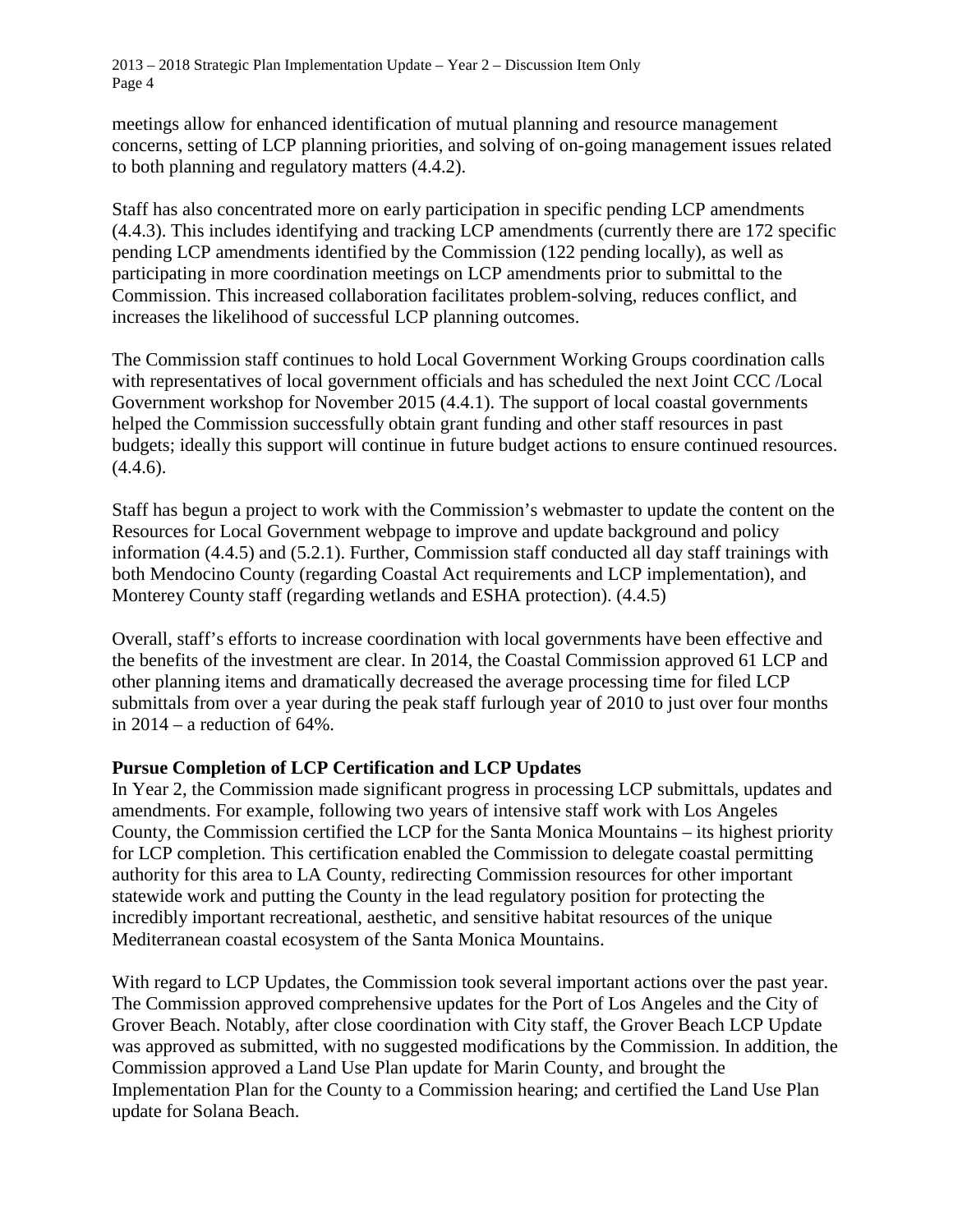Year 2 also saw the Commission bring to fruition multiple years of investment in collaborative planning with Caltrans, the San Diego Association of Governments (SANDAG), and local governments in San Diego County to implement a multi-modal transportation and resource management plan for the 27 mile North Coast Corridor. The Commission was able to work early and proactively to identify the resource management issues raised by the proposed I-5 highway and Los Angeles to San Diego (LOSSAN) rail line expansions. As a result, the Commission, Caltrans, SANDAG, San Diego County, the cities of San Diego, Del Mar, Solana Beach, Encinitas, Carlsbad, and Oceanside, and the public were able to craft a consensus plan, unanimously approved by the Commission, that provided for both enhanced transportation and coastal resource protection. This is a remarkable achievement considering the complexity of this multi-modal transportation corridor plan and the resource management challenges, including planning for pedestrian and bicycle access and providing for sea level rise and wetland restoration at the six coastal lagoons in the corridor. The four amended LCPs and adopted Public Works Plan for the North Coast of San Diego County will provide comprehensive regulatory direction for years to come in this important transportation corridor.

Finally, the Commission also unanimously approved a comprehensive update of the Long Range Development Plan (LRDP) for the University of California at Santa Barbara. The updated plan provides for significant redevelopment and expansion at the University to accommodate an anticipated increase of nearly 5,000 students over the next 10 years. Building on the success of the University in working with the community, Commission staff worked closely with the University's planning professionals to craft a plan that provided for significant new infill development while protecting and restoring the sensitive coastal resources in and around the campus. This includes permanently preserving and restoring coastal habitats on all campus Open Space, including restoration of the previous Ocean Meadows Golf Course site; provision of 300 foot buffers for Devereux Slough and expanded buffers and restoration at Storke Wetlands; preservation and restoration of monarch butterfly and raptor habitats on West Campus; planning for future sea level rise, and increased coastal access parking, trails, and ADA access amenities.

These examples are just highlights of progress made in LCP planning over the past year. As discussed above, the Commission approved 61 LCP and planning items in 2014.

#### **LCP Grant Program**

 $\overline{a}$ 

The other major Strategic Plan accomplishment of Year 2 in association with LCP planning was implementation of the second year of the LCP grant program to support new LCPs, LCP updates, and LCP planning related to climate change.<sup>[6](#page-4-0)</sup> For the second round of grants, Commission staff coordinated the application and review process with the Ocean Protection Council's LCP Sea Level Rise Grant Program, which provides funds specifically for local and regional vulnerability assessments and updates to LCPs and other Coastal Act-authorized plans to address sea level rise, coastal hazards and other climate change related impacts (3.2.6). In November 2014, the Commission awarded 12 grants for LCP Planning under the Commission's FY 14 LCP Grant Program. Five of the 12 are for jurisdictions working on new LCP completions (cities of Monterey, Los Angeles Venice segment, Santa Monica and Newport Beach and the County of San Diego). The OPC requested that the Commission staff take on the responsibilities of

<span id="page-4-0"></span><sup>&</sup>lt;sup>6</sup> See, generally[: http://www.coastal.ca.gov/lcp/lcpgrantprogram.html.](http://www.coastal.ca.gov/lcp/lcpgrantprogram.html)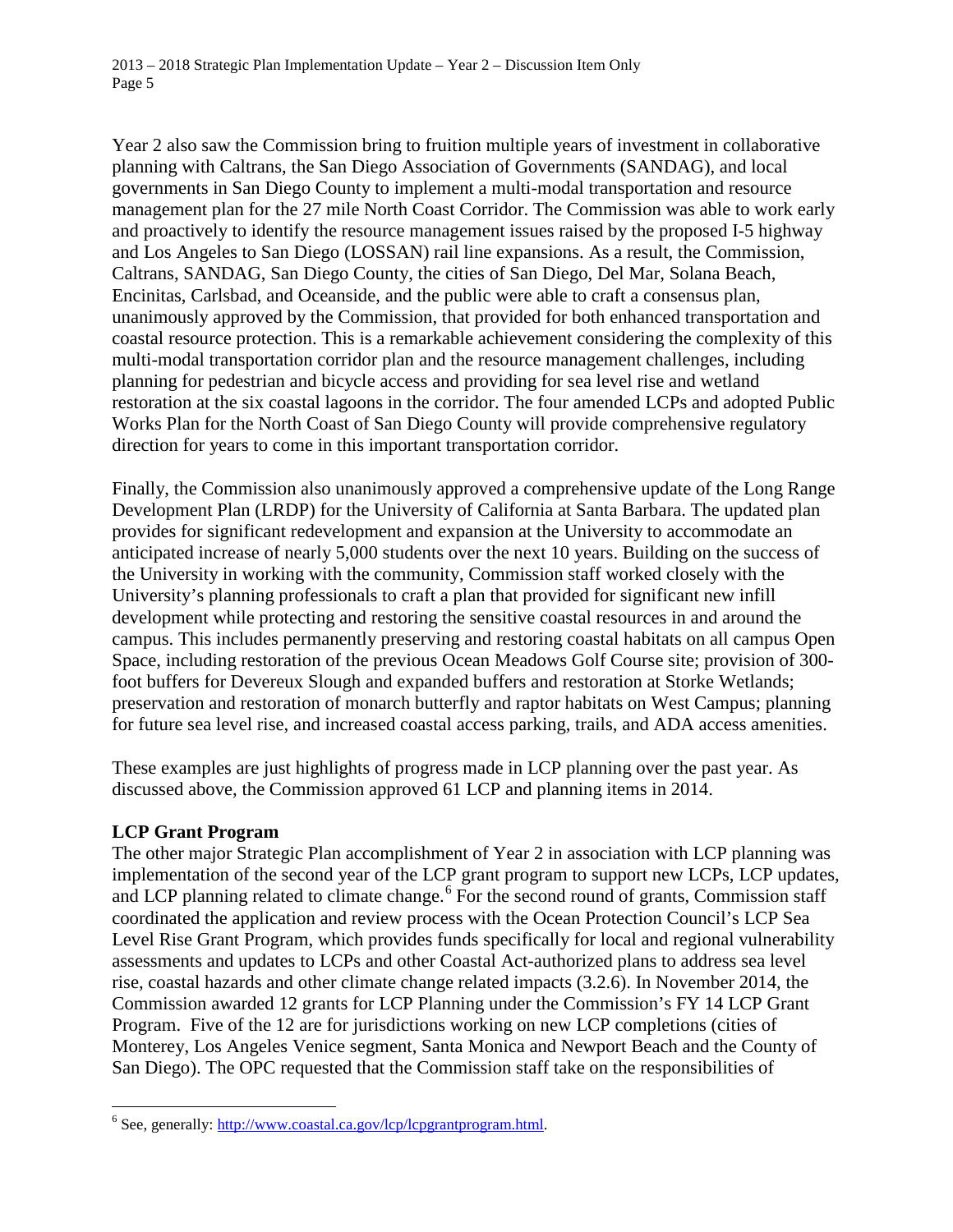managing the OPC grants. The Commission staff is in the final steps of issuing the OPC grants and will be working closely with the grantees.

#### **Other LCP Planning Efforts**

In Year 2, the Commission also made progress on strategic plan actions that support LCP planning work, including related to LCP Guidance and the digital LCP project. Staff made significant progress on the SLR Guidance  $(4.2.3(a))$ , is developing new guidance related to the recreational and ecological value of beach area impacted by shoreline protective structures to enhance mitigation strategies (4.2.3(b)) and initiated a grant project to develop LCP guidance on protection of agricultural lands (4.2.3(e)). With regard to the digital LCP project, a Procedural Guidance Document to guide staff in implementing the Digital LCP library was drafted and is in final internal review. The project was developed in consultation with the IT staff to ensure that staff can access the digital library through the CDMS (4.3.3). Staff has begun to collect some of the initial digital LCPs for the library and an additional 309 grant application has been submitted for a future phase of this project to allow staff to expand LCPs in the digital library (4.3.3) and develop a strategy for expanding the public's access to the digital library over the web.

Significant LCP work will continue in Years 3 through 5, including work in the nearer term on:

- Marin County LCP Comprehensive Update
- Mendocino Town Plan Update
- Huntington Beach Sunset Beach LCP segment Certification
- Solana Beach Implementation Plan and LCP Certification
- Ventura County LCP Phase II Update
- City of Santa Barbara LCP Update
- City of Goleta LCP Certification
- City of Hermosa Beach LCP Certification
- City of Los Angeles, Venice LCP segment Certification
- Laguna Beach Oceanfront Development Regulations and Coastal Major Remodel LCPA
- Newport Beach IP and LCP Certification
- San Clemente LCP Certification
- Sonoma County LCP Comprehensive Update
- City of Half Moon Bay Comprehensive Update
- City of Pacific Grove LCP Certification
- City of Trinidad Vacation Dwelling Unit Ordinance
- County of Mendocino Childcare Ordinance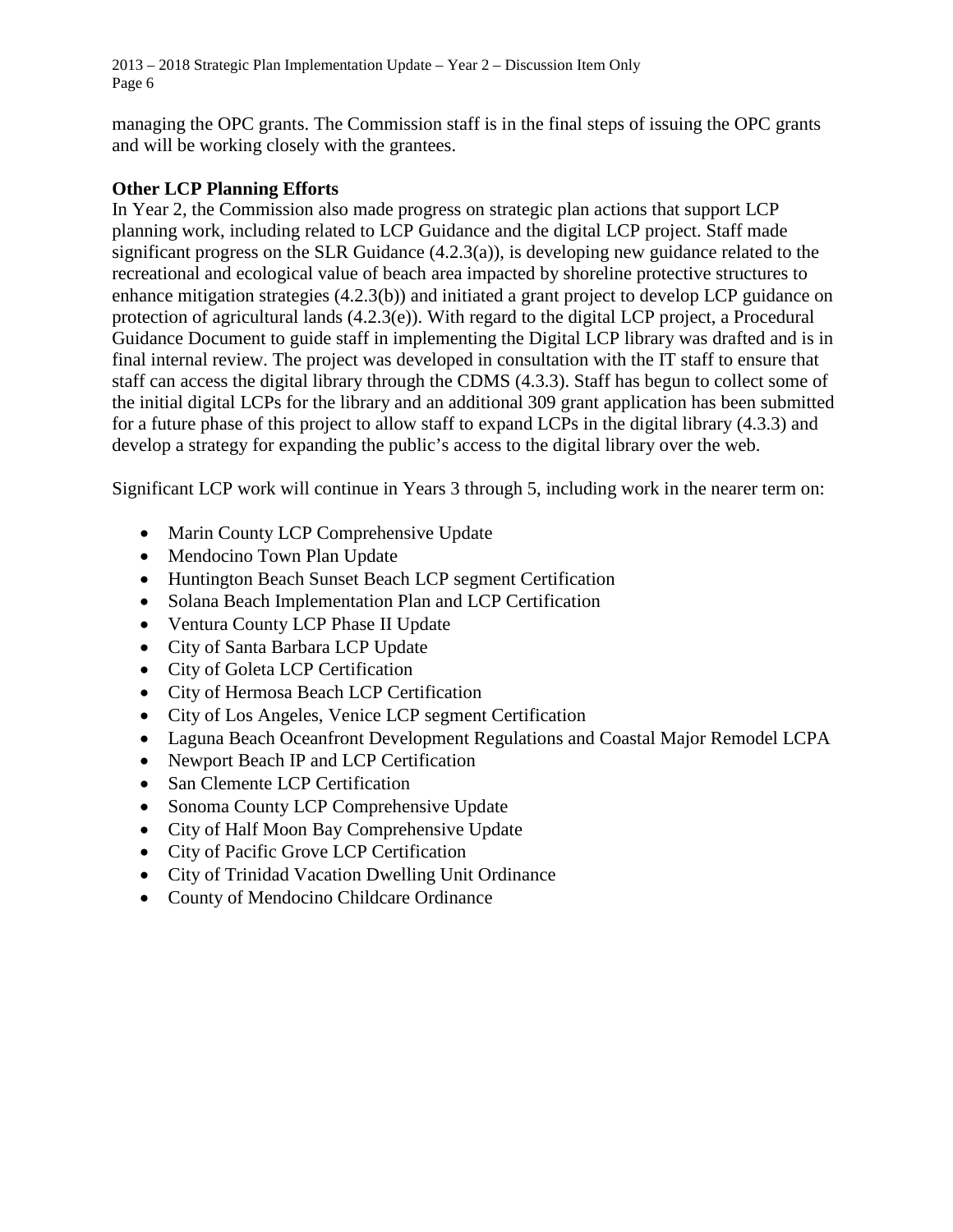# **Goal 3: Addressing Climate Change**

Responding to climate change and accelerated global sea level rise is perhaps the greatest coastal management challenge for California in coming decades. Goal 3 of the Strategic Plan recognizes this challenge and presents a broad set of tasks to systematically address it. In Year 2, the Commission made significant progress on the objectives and actions under Goal 3.

The Commission is nearing completion of a comprehensive guidance document for local government, applicants, and the public on addressing Sea Level Rise (3.1.1). Commission staff currently anticipates the revised *Sea Level Rise Guidance* coming back to the Commission for review and possible action in early summer 2015. Completion of revisions to the draft *Sea Level Rise Guidance* was initially postponed until the comprehensive *Safeguarding California Plan*  was released by the California Natural Resources Agency. Commission staff has developed a revised internal draft of the *Sea Level Rise Guidance* that addresses Commission and public comments and that is aligned with the goals and priorities presented in the *Safeguarding California Plan*. The revised draft is in a three-week inter-agency pre-review by members of the State Coastal Leaders Partnership for Sea-Level Rise, COCAT Members, and other state agencies. After the state agency pre-review, Commission staff will make any needed revisions and complete the revised public review draft. Commission staff intends to release a revised public draft a month before bringing it to the Commission to ensure that there is adequate time for public, Commission, local government and other agency review.

The Commission also continues to work collaboratively with the OPC, SCC, San Francisco Bay Conservation and Development Commission, the State Lands Commission and others to implement a coordinated state effort that leverages resources, technical expertise, and complementary agency missions to address sea level rise. (Objective 3.1)

The Coastal Commission took numerous regulatory actions that addressed vulnerability to sea level rise and implemented adaptive shoreline management in specific projects. Most significantly, the Commission approved a Caltrans proposal to relocate 3 miles of coastal Highway One at Piedras Blancas in San Luis Obispo County inland to assure its safety from erosion for an anticipated 100 years. This project was the result of 15 years of collaborative emergency response and transportation planning between the Commission, Caltrans, San Luis Obispo County, California State Parks, and other stakeholders. Not only will the realigned highway not need damaging shoreline armoring in the future, the realignment has created space for State Parks to implement a new section of the California Coastal Trail to enable the public to explore and enjoy this incredibly beautiful rural section of our coast (1.4.4). This project is a model for future adaptive infrastructure planning, including other areas where Highway One will need to be realigned to avoid future erosion and flooding.

The Commission has made progress on other climate change actions in Year 2, including:

- Initiating a NOAA-funded Project of Special Merit that will result in policy guidance and model ordinance language for resilient shoreline residential development in hazardous areas affected by sea level rise (3.1.2)
- Developing policy guidance to address increased wildfire and drought risks caused by climate change impacts (3.1.3)
- Providing information on adaptation planning through workshops and presentations including at the California Adaptation Forum in Sacramento, FEMA's Coastal Resilience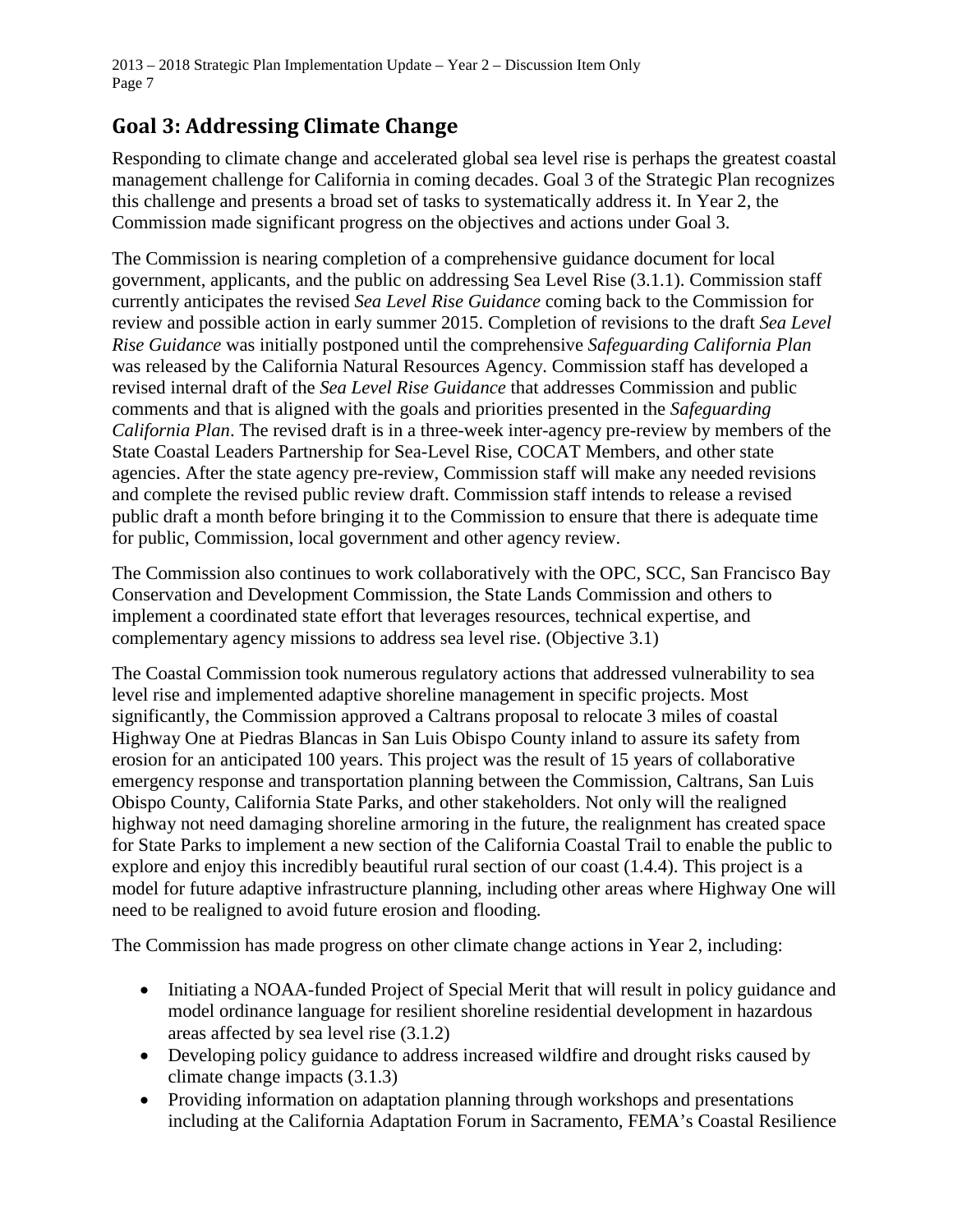Conference in Santa Cruz County, and through the Humboldt Bay Sea Level Rise Adaptation Working Group (3.1.4)

- Working with the state's Coast and Ocean Climate Action Team (CO-CAT) on the Safeguarding California Plan (3.1.5).
- Testifying in Santa Barbara at the Joint Legislative Committee on Emergency Management, chaired by Senator Hannah-Beth Jackson. The subject of the hearing was "Climate Change Impacts on Critical Infrastructure: Implications for Emergency Management in California".<sup>[7](#page-7-0)</sup> (3.1.6)
- Began discussions with State Lands Commission staff on potential projects to address protection of public trust land resources by assessing the impacts of sea level rise and of shoreline armoring and other hazard mitigation responses on public trust lands, and ensuring continued protection of public trust land resources (3.1.7)

# **Goal 6: Enhancing Information Management and E-Government**

In Year 2, the Commission has built upon the significant progress made in the previous year on Goal 6 to enhance information management and E-Government. Consolidation of the Commission's databases into the CDMS, development of a web interface for the CDMS, and transfer of historical data into the CDMS are now complete (6.1.1 through 6.1.3). Staff training was conducted and ongoing training is available (6.1.4). In addition, a new public web portal is under development (6.1.5). This public web portal will significantly enhance the Commission's ability to communicate status and other information about LCP planning and regulatory items to local governments, members of the public, and other interested parties (6.1.6).

The Commission has made additional progress on Goal 6 action items in Year 2, including:

- Completing digital cadastral scale maps for four jurisdictions (6.2.2)
- Enhancing GIS tools and providing staff training on those tools  $(6.2.3)$
- Evaluating licensing options for GIS field tools  $(6.2.6)$
- Updating the Commission's website  $(6.4.1)$

### **Goal 1: Maximize Public Access and Recreation**

Year 2 was a significant year for implementing Strategic Plan actions related to public access along California's coast. Most significantly, the Commission gained a new, long-sought administrative enforcement penalty tool that can be used to rectify illegal developments that are adversely affecting public coastal access (5.4.5). With strong leadership from now Assembly Speaker Toni Atkins and support from Governor Brown, the Legislature amended the Coastal Act to add the new provision, which enables the Commission to potentially levy fines of up to \$11,250 a day for violations of the Coastal Act public access policies. The Commission quickly exercised its new authority, ordering the removal of unpermitted fencing blocking the very popular Ontario Ridge coastal access trail near Avila Beach, while emphasizing the potential for future administrative fines if the fencing was not removed. Fortunately, the property owner was cooperative and the fencing was removed quickly. The Commission enjoyed a similar success

<span id="page-7-0"></span> $\overline{a}$ <sup>7</sup> The full hearing recording is provided a[t http://www.youtube.com/watch?v=5VDXRtcljyo](http://www.youtube.com/watch?v=5VDXRtcljyo) (Commission staff testimony begins at approximately 1:05).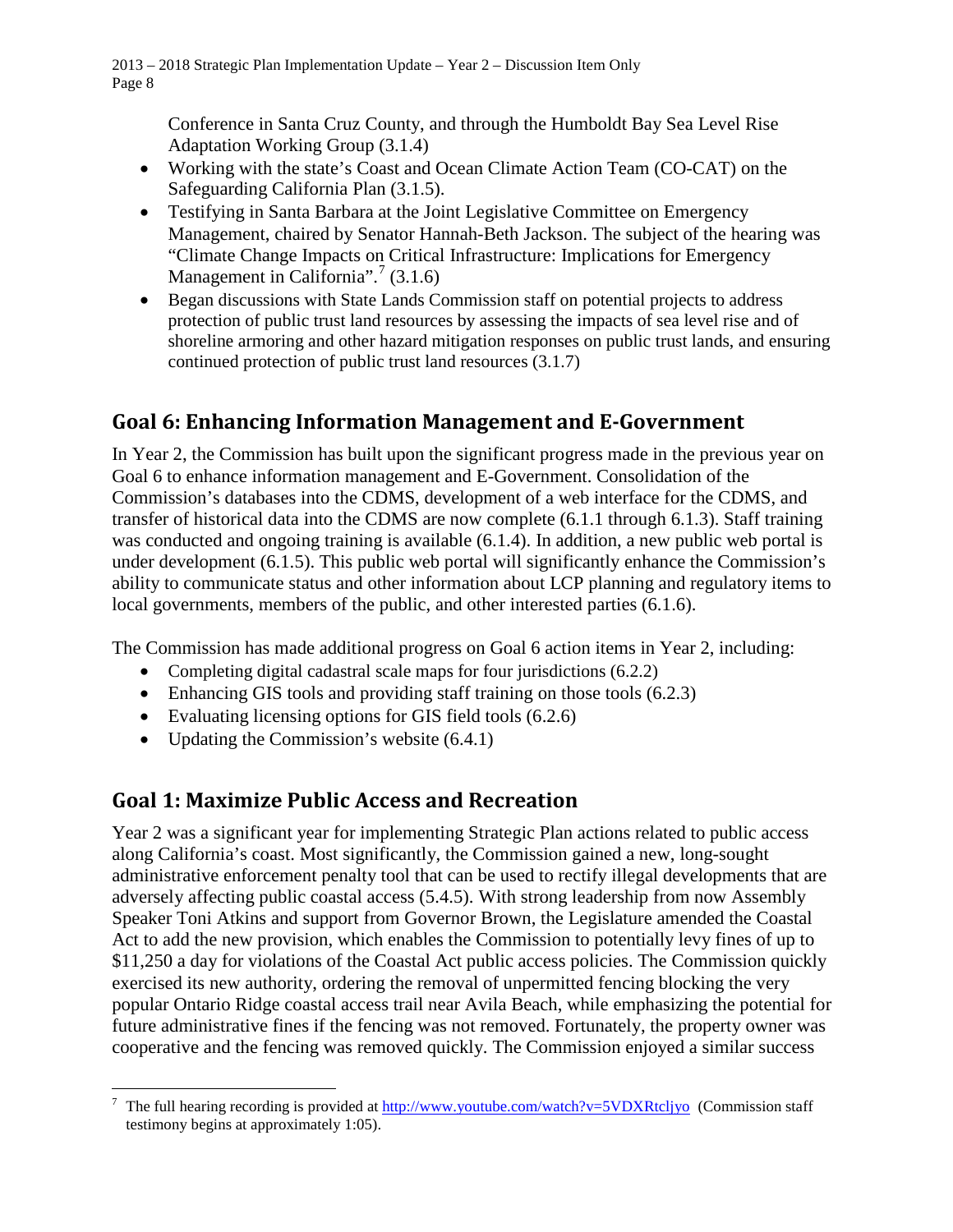working in tandem with the State Lands Commission to encourage a property owner to rectify a public access closure at the Paradise Cove Beach in Malibu. No fines were imposed in either of these cases, illustrating the primary purpose of the new authority – to deter and resolve public access problems, as opposed to levying fines.

In addition, in January 2014, the Commission approved the construction of the public accessway on the Ackerberg parcel on Carbon Beach in Malibu after over a decade of contentious enforcement actions and litigation. The accessway, which provides valuable public access to this incredible beach, will be fully functional and open to the public in summer 2015 (1.1.4).

The Commission continues to work on multiple fronts to pursue maximum public access and recreation. Specific highlights related to the Strategic Plan include:

- Significant progress on a NOAA-funded Project of Special Merit to evaluate methods for valuing and mitigating impacts to beach and coastal recreation and ecology from shoreline armoring and to develop related policy guidance (1.2.1)
- Opening of City of Fort Bragg 4.5-mile CCT and Ventura County 3-mile CCT and Class 1 Bikeway seaward of 101 (1.4.2)
- Ongoing coordination with State Parks and the Coastal Conservancy on expanding lower cost visitor serving overnight accommodations (1.1.3, 1.2.2)
- Publishing the updated Coastal Access Guide (1.3.1)
- Near completion of the CalCoastAccess mobile website to be released soon. The mobile website will provide all the access sites and information from our California Coastal Access Guide and other Experience the Coast regional guide books (1.3.3)
- Approving LCP policies to enhance CCT implementation in the Marin County Land Use Plan, the San Diego North Coast Corridor Public Works Plan, the Santa Monica Mountains LCP, and the UCSB Long Range Development Plan, and continuing to work with additional jurisdictions to enhance CCT implementation through LCP planning (1.4.1)

### **Goal 2: Protect Coastal Resources**

The Commission made progress in various areas of Goal 2 concerning the protection of coastal resources. Highlights include:

- Presenting information on aquaculture, desalination and marine renewable energy at meetings, including a hearing on desalination convened by Assembly Select Committee on Coastal Protection. (2.2.1)
- Participating in the first meeting of the California Shellfish Initiative. The Initiative's goals include expanding California's shellfish resources while protecting and restoring marine and estuarine habitats, improving coordination among the regulatory agencies, and an "improved permitting process." (2.1.2)
- Participating in and streamlining the review of restoration projects conducted through the Resource Conservation District's Integrated Watershed Restoration Program; Collaborating on planning efforts for the San Diego North Coast Corridor Public Works Plan (see detailed description above). (2.1.2)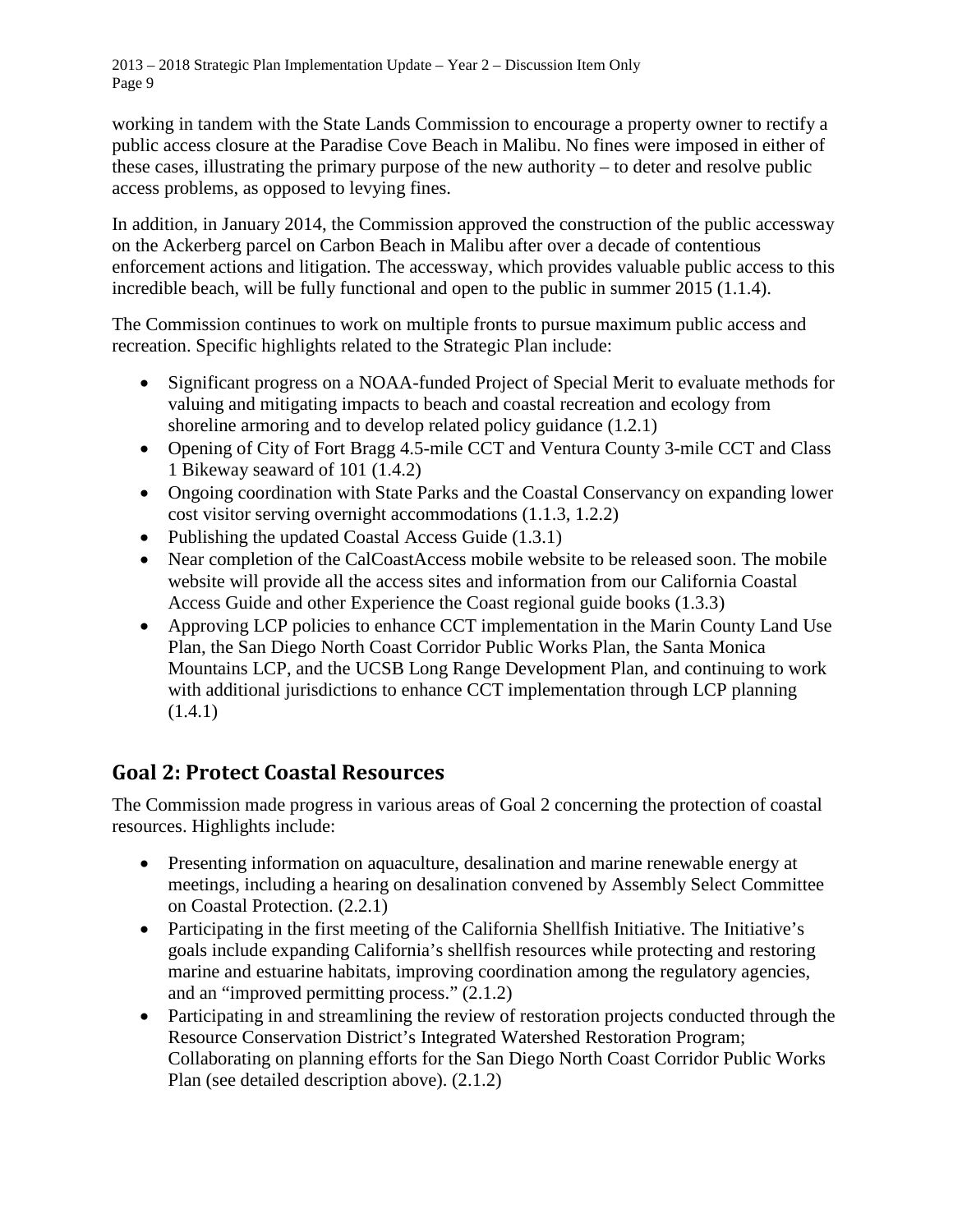- Ongoing cooperation on various habitat mitigation and restoration efforts, including the Southern California Wetlands Recovery Project, San Elijo Lagoon restoration and Colorado Lagoon mitigation bank. (2.1.6)
- Participating in SWRCB's effort to develop statewide policy on desalination; Desalination Amendment to the Ocean Plan is expected to be adopted in May 2015.  $(2.2.3)$
- Developing a presentation on nearshore/offshore aquaculture permitting guidance for applicants and interested parties. (2.2.7)
- Co-leading the Marine Debris Work Group of the West Coast Governors Alliance (WCGA); Contributing to the development of WCGA Regional Data Framework.  $(2.2.10)$
- Developing a guidance memo for CCC staff regarding identification of projects with potential to affect MPAs and a process for coordination with DFW. (2.2.11)
- Conducting workshops with OSPR and CalOES for marinas and yacht clubs on oil spill response communication, and conducting oil spill boom deployment training with OSPR and CalOES for Delta and Bay Area marine representatives. (2.3.2)
- Completing an evaluation of the effectiveness of permit conditions and LCP amendments approved by the Commission over the last decade in protecting coastal water quality (2.4.1)

# **Goal 5: Improve the Regulatory Process, Compliance, and Enforcement**

Significant work is on-going under Goal 5, though some of the actions in this goal are also deferred until such time as additional resources may be available. Completed and on-going work includes:

- Completing informational brochures and making them available to the public at all CCC offices, hearings and other events. Updating the agency website to include press releases on legislative developments and major enforcement cases as well as information on how to report historic public access use at Martins Beach. (5.4.2)
- Continuing press outreach and response, including on the new administrative penalty authority for access violations as well as on significant cases (press releases regarding restored access in Ontario Ridge, and Paradise Cove, Executive Director opinion piece on Martins Beach). Continuing work on a smartphone app for coastal access, and a revised website for enforcement.  $(5.4.3)$
- Securing administrative penalty authority for access cases and beginning to apply terms. Still lacking administrative penalties for the remainder of Coastal Act violations. (5.4.5)
- Filling vacant positions, and moving a position to the North Coast District Office to fill a longstanding need. (5.4.7)

# **Goal 7: Build Agency Capacity**

Goal 7 addresses various agency capacity actions, many of which are cross-cutting with other goals. Highlights of Strategic Plan implementation in the second year include: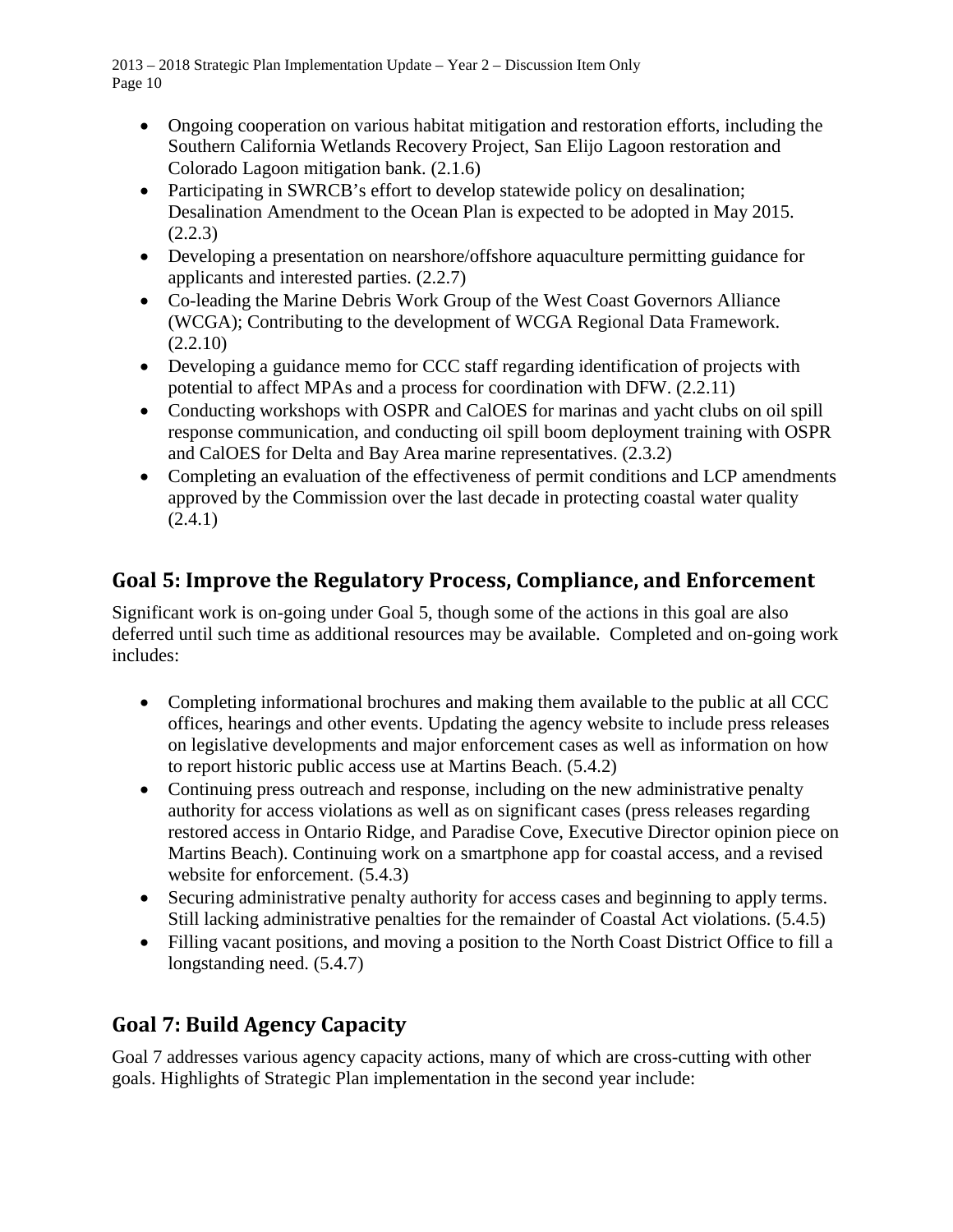- Conducting recruitment, testing and interviews to fill Public Information Officer position, with potential hiring in current fiscal year  $(7.1.1, 7.2.4)$
- Increasing the number of press releases and press availability, especially for major legislative and enforcement events (announcing administrative penalty authority, opening of Ontario Ridge, and Paradise Cove), resulting in positive press (7.1.3, 7.2.4).
- Participating in the Assembly Select Committee on Coastal Protection to address desalination and marine debris (7.2.6).
- Conducting a topical briefing on Coastal Development Issues Related to North Coast Tribes at the Commission's September 10, 2014 hearing (7.2.7).
- Recruiting new geographic areas for Coastal Clean-up; Increasing Coastal Clean-up volunteer participation by 15% as compared to 2013; Expanding Clean-ups to 850 sites in 54 of California's 58 counties; Participating as organizing partner of the California King Tides Project (7.2.5, 7.3.1).
- Expanding the "Bring your own" and other resource reduction programs. In 2014, 50% of Clean-up participants brought reusable items (compared to 33% in 2013), and 60,000 fewer plastic trash bags were ordered for the 2014 clean-up (compared to 50,000 in 2013) (7.3.2).
- Implementing Action 7.4.6 to promote the Whale Tail License Plate program, including organizing a marketing campaign and implementing the tax check-off program, 'Check the Coast'.

The Commission also spent considerable staff time in Year 2 continuing implementation of the budget augmentation to organize, and train new and existing staff in support of the LCP program and coastal program generally (Actions 4.2.4, 7.7.2, 7.7.3, 7.7.4). The budget augmentation was structured to support the hiring of 25 limited term staff in various civil service categories. The work necessary to implement this augmentation placed significant demands on existing senior and Human Resources staff. In 2014, the Commission trained 20 new employees (or nearly 15% of its workforce). The Commission also entered an interagency agreement with a consultant to provide job analysis and salary studies for the Coastal Program Analysis. This service will assist with pursuit of structural salary increases for the Coastal Program Analyst series (7.7.6) as well as updating of duty statements and the conduct of staff evaluations.

In addition to these highlights and other on-going work summarized in the dashboard, the Commission has continued to emphasize inter-agency coordination on a variety of policy fronts. Interagency coordination is an important part of the Commission's program, including as circumscribed by Chapter 5 of the Coastal Act concerning "State Agencies." The Commission routinely coordinates with numerous state agencies on pending permit and planning matters.

# **IV. Conclusion/Implementation in Years 3-5**

The Commission has made strong progress in Years 1 and 2 of the Strategic Plan. Commission staff will continue to adhere generally to the implementation schedule of Appendix A, also provided in the dashboard, with a focus on completing short-term actions (Years 1-2) that have not been deferred and making progress on the mid-term actions (Years 2-3).

As for priority, the Commission will continue to place a very high priority on Goal 4 objectives and actions to enhance the LCP program. As discussed, the Commission will need to submit a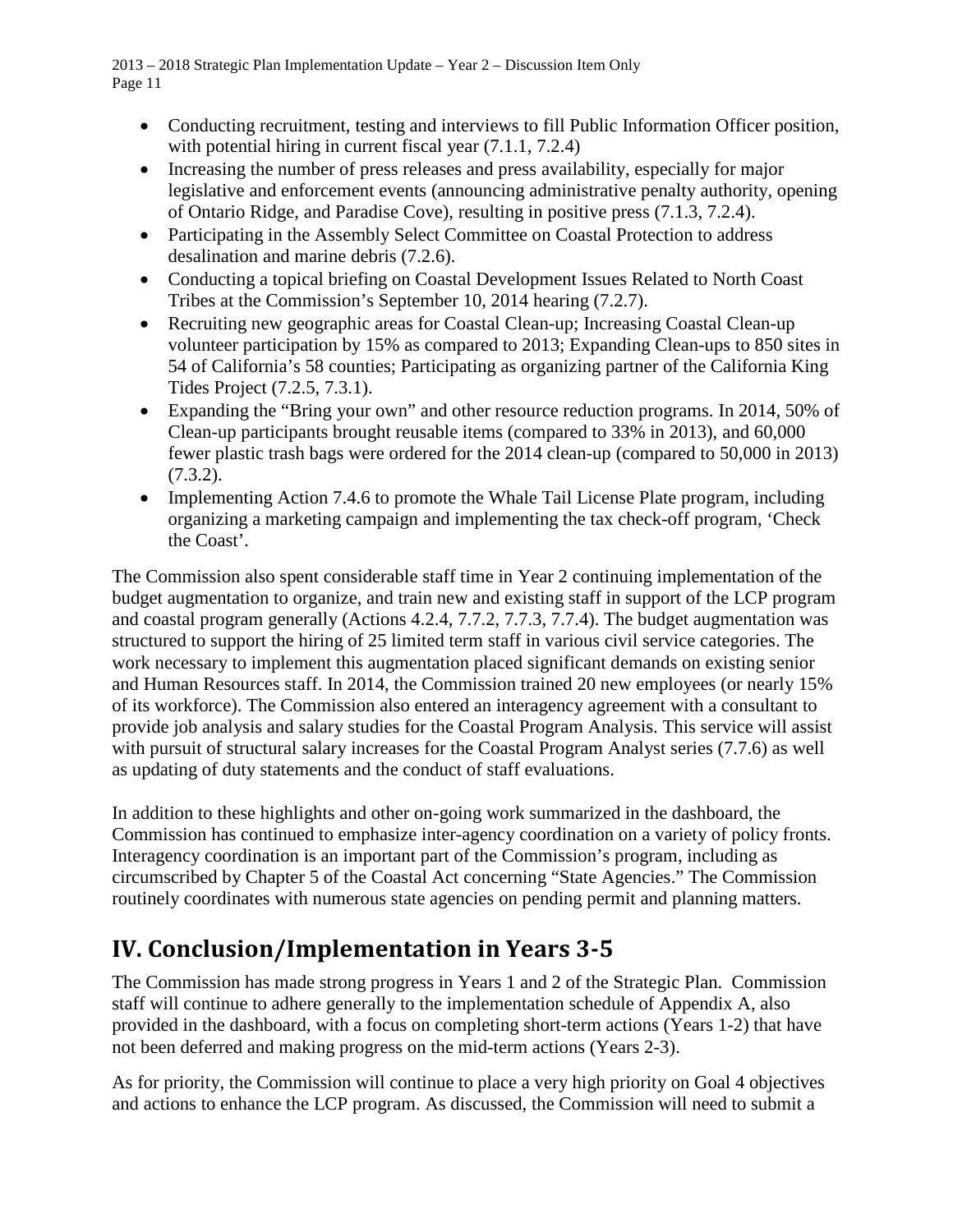Budget Change Proposal (BCP) in September 2015 in order to seek funding for FY 16-17 and beyond. The BCP process itself will be a significant effort in 2015. If the funding is secured, it will support continued focus on high priority LCP certifications, updates and LCP amendments generally, with a priority focus on addressing climate change, including sea level rise.

Over the next year, the Commission will continue working closely with local governments under the Commission's 24 LCP planning grants and OPC's seven grants, as well as working on the next round of grants and the work supported through those (4.1.3, 4.4.3). In addition, the Commission is currently working on more than 150 pending LCP amendments, ranging from comprehensive updates to minor revisions and improvements to existing code provisions. The Commission is also planning a third workshop with local government officials in November 2015 to continue the dialogue about the LCP program. Work will continue also on the "Digital LCP" (4.3), and updating various LCP guidance (4.2.3).

Another major priority in the next year will be to work on the complex challenges presented by climate change and sea level rise. The Commission will complete the comprehensive Sea Level Rise Guidance (3.1.1). Staff will also continue working with its state agency partners to address climate change (3.1.5 through 3.1.7), and will further work on vulnerability assessments and planning (Objective 3.2). Climate change work will also be connected back to LCP work through a specific focus on climate change adaptation planning related to specific LCP updates and amendments utilizing the adopted Sea Level Rise Guidance. Staff will also coordinate with the State Lands Commission on a framework for protection of public trust land resources in light of sea level rise (3.1.7), and will work on developing policy guidance and model ordinance language for resilient shoreline residential development in hazardous areas affected by sea level rise (3.1.2).

Despite new investments in human resources and information management, the agency must continue to focus on recruiting and retaining a strong and diverse staff. Smart succession planning and professional development will be particularly important as many of its senior staff approach retirement.

Finally, as always, the protection of public access, recreation, and lower cost facilities will continue as a high priority, as the Commission holds a third workshop on lower cost overnight accommodations, and continues implementation of the new administrative penalty authority on access cases. The Commission will continue to work on the Martins Beach case, as well as many other public access violations up and down the state.

The Commission will need to continue to manage its workload carefully and with flexibility, and the rate and breadth of progress on these actions will depend directly on other pending core program work (LCP, appeals, permits, enforcement, etc.), the availability of critical staff for various actions, and other intangibles, such as unanticipated and emerging coastal management issues.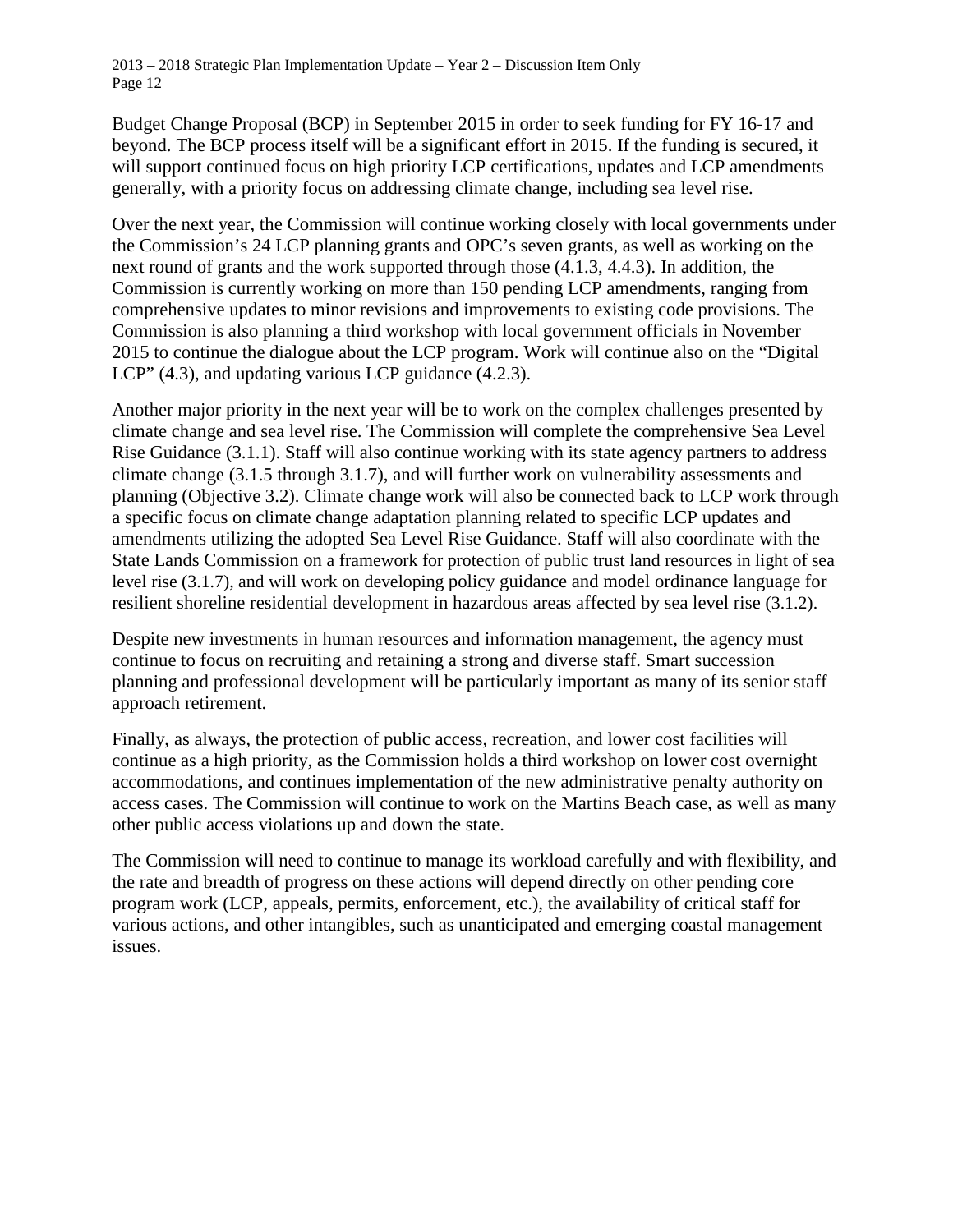<span id="page-12-0"></span>

|        | <b>Objective/Actions</b>                                                                         | $13-$<br>14 | 14<br>15     | $15 -$<br>16 | $16-$<br>17 | 17<br>18 | <b>Need</b><br>5? | <b>Status</b>   | <b>Key Outcome or Indicator</b>       | <b>Comments/Background/Outcome Links</b>                                                           |
|--------|--------------------------------------------------------------------------------------------------|-------------|--------------|--------------|-------------|----------|-------------------|-----------------|---------------------------------------|----------------------------------------------------------------------------------------------------|
|        | <b>Public Access 1.1. Updated Assessment</b>                                                     |             |              |              |             |          |                   |                 |                                       |                                                                                                    |
|        | Document and Assess Existing Access                                                              |             |              |              |             |          |                   |                 | Updated inventory                     | Additional funding/staff required; Also see 1.3.1 through 1.3.3.                                   |
|        | Resources                                                                                        |             |              |              |             |          |                   | <b>Deferred</b> |                                       |                                                                                                    |
| 1.1.1  |                                                                                                  |             |              |              |             |          | \$\$              |                 |                                       |                                                                                                    |
|        | Prepare Public Access Management                                                                 |             |              |              |             |          |                   |                 | <b>Updated Guidance materials</b>     | Coordination with local government in progress (see also 4.2.3); Limited beach                     |
|        | <b>LCP</b> Guidance                                                                              |             |              |              |             |          |                   | In progress     |                                       | curfew in Santa Cruz approved in November 2014; Ongoing collaborative work with                    |
| 1.1.2  |                                                                                                  |             |              |              |             |          | $\mathbb{S}$      |                 |                                       | City of LA regarding Venice area.                                                                  |
|        | Coordinate with California State Parks                                                           |             |              |              |             |          |                   | Complete/In     | Coordination                          | Framework for Access issues completed (5/20/13 letter); Ongoing coordination                       |
|        |                                                                                                  |             |              |              |             |          |                   | <b>Progress</b> |                                       | regarding lower cost visitor serving overnight accommodations, fees and access.                    |
| 1.1.3  |                                                                                                  |             |              |              |             |          |                   |                 |                                       |                                                                                                    |
|        | Assess and Open Unsecured OTDs                                                                   |             |              |              |             |          |                   | Complete/In     | OTDs Accepted and Opened              | Highlights: Opening of Devil's Slide access in San Mateo; Approval of public                       |
|        |                                                                                                  |             |              |              |             |          |                   | <b>Progress</b> |                                       | accessway on Ackerberg parcel on Carbon Beach in Malibu.                                           |
| 1.1.4  |                                                                                                  |             |              |              |             |          | \$                |                 |                                       |                                                                                                    |
|        | <b>Conduct PA Vulnerability Assessment</b>                                                       |             |              |              |             |          |                   |                 | <b>Vulnerability Assessment</b>       | Additional funding required; Work on public access issues and sea level rise in                    |
|        | (also 1.4.4; 3.2.1)                                                                              |             |              |              |             |          |                   | In progress     |                                       | progress through OPC and federal grant programs, LCP updates and other                             |
| 1.1.5  |                                                                                                  |             |              |              |             |          | \$\$              |                 |                                       | regulatory actions.                                                                                |
|        | <b>Public Access 1.2. Implement Mitigation Strategies</b><br>Develop Beach Rec and Eco. Guidance |             |              |              |             |          |                   |                 |                                       |                                                                                                    |
|        |                                                                                                  |             |              |              |             |          |                   |                 | New Guidance                          | NOAA funding project; Final product in summer 2015.                                                |
| 1.2.1  |                                                                                                  |             |              |              |             |          | \$                | In progress     |                                       |                                                                                                    |
|        | Identify In Lieu Fee Mitigation Projects                                                         |             |              |              |             |          |                   |                 | In lieu projects identified and       | Summary report on in-lieu fees in February 2014; Two LCVS Workshops completed;                     |
|        |                                                                                                  |             |              |              |             |          |                   | In progress     | completed                             | On-going coordination with SP and SCC on potential mitigation projects.                            |
| 1.2.2  |                                                                                                  |             |              |              |             |          | \$\$              |                 |                                       |                                                                                                    |
|        | <b>Enhance Sediment Management</b>                                                               |             |              |              |             |          |                   |                 | <b>Enhanced Planning and Programs</b> | Additional funding required; On-going coodination with Coastal Sediment                            |
|        | Planning and Programs                                                                            |             |              |              |             |          |                   | <b>Deferred</b> |                                       | Management Working Group.                                                                          |
| 1.2.3  |                                                                                                  |             |              |              |             |          | \$\$              |                 |                                       |                                                                                                    |
|        | Public Access 1.3. Improve Public Information on CCT                                             |             |              |              |             |          |                   |                 |                                       |                                                                                                    |
|        | <b>Update Coastal Access Guide</b>                                                               |             |              |              |             |          |                   |                 | Update Complete                       | Hard copy and e-book published September 2014,                                                     |
|        |                                                                                                  | ✓           |              |              |             |          |                   | <b>Complete</b> |                                       | http://www.ucpress.edu/book.php?isbn=9780520278172                                                 |
| 1.3.1. |                                                                                                  |             |              |              |             |          |                   |                 |                                       |                                                                                                    |
|        | Create County Access Guide Maps                                                                  |             |              |              |             |          |                   |                 | New County Guide Maps                 | LA County map to be released soon; Seeking additional funding to complete San                      |
|        |                                                                                                  |             |              |              |             |          |                   | In progress     |                                       | Diego County map.                                                                                  |
| 1.3.2  |                                                                                                  |             |              |              |             |          | \$\$              |                 |                                       |                                                                                                    |
|        | Develop Web/Mobile Public Access                                                                 |             |              |              |             |          |                   |                 | Mobile application and web-based      | Mobile app development underway (Parker settlement); Coordinating with SCC on                      |
|        | Mapping Resources and Tools                                                                      |             |              |              |             |          |                   | In progress     | tools available                       | web-based tool in development; Mobile access website nearing completion.                           |
| 1.3.3  |                                                                                                  |             |              |              |             |          | \$                |                 |                                       |                                                                                                    |
|        | Increase Outreach/Access to                                                                      |             |              |              |             |          |                   |                 | <b>Increased Outreach</b>             | Outreach, education for underserved comm.; New inland counties in CCD; Whale                       |
|        | Inland/Underserved Communities                                                                   |             | $\checkmark$ |              |             |          |                   | Complete/In     |                                       | Tail grants for coast trips from inland; Attended 13 environmental fairs and spoke                 |
| 1.3.4  |                                                                                                  |             |              |              |             |          | \$\$              | <b>Progress</b> |                                       | to 2,000 people in 2014.                                                                           |
|        | Integrate Access Inventory into new                                                              |             |              |              |             |          |                   |                 |                                       | Access Inventory integrated into CDMS Access inventory and data is in CDMS; Data cleanup underway. |
|        | Data Management System                                                                           |             |              |              |             |          |                   | In progress     |                                       |                                                                                                    |
| 1.3.5  |                                                                                                  |             |              |              |             |          |                   |                 |                                       |                                                                                                    |
|        | Develop Signage Guidance for CCC-                                                                |             |              |              |             |          |                   |                 | Signage guidance for LCP and Permit   | Applied improved signage conditions in recent permit approvals and enforcement                     |
|        | related Projects                                                                                 |             |              |              |             |          |                   | In progress     | actions                               | cases (e.g., Bacara, Ventana Inn) and in matters involving VRA expenditures; MOU                   |
| 1.3.6  |                                                                                                  |             |              |              |             |          |                   |                 |                                       | with SCC in place.                                                                                 |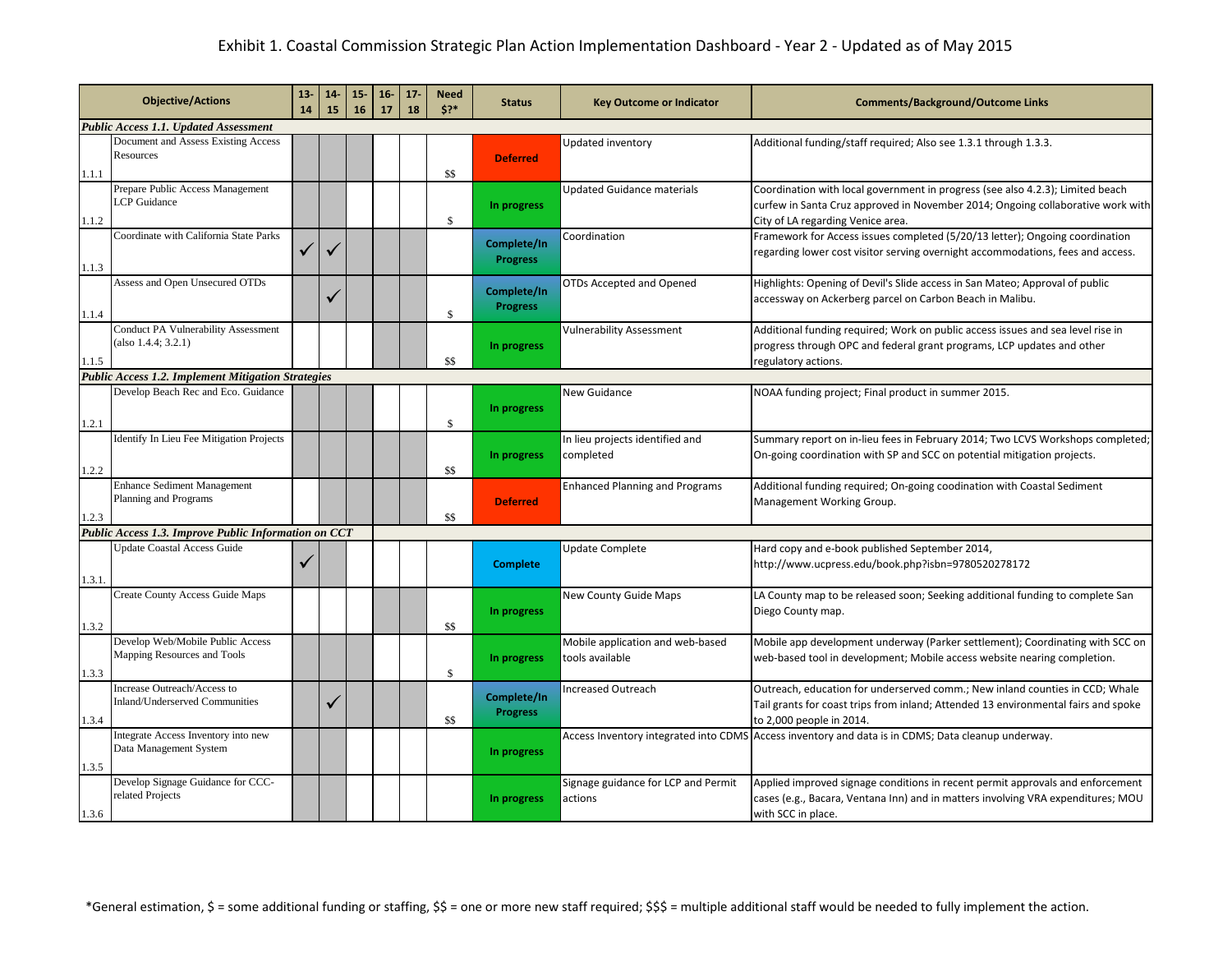|       | <b>Objective/Actions</b>                                                                                      | $13 -$<br>14 | $14-$<br>15 | $15 -$<br>16 | $16-$<br>17 | 17 <sub>2</sub><br>18 | <b>Need</b><br>$$?*$ | <b>Status</b>                   | <b>Key Outcome or Indicator</b>                                         | <b>Comments/Background/Outcome Links</b>                                                                                                                                                             |
|-------|---------------------------------------------------------------------------------------------------------------|--------------|-------------|--------------|-------------|-----------------------|----------------------|---------------------------------|-------------------------------------------------------------------------|------------------------------------------------------------------------------------------------------------------------------------------------------------------------------------------------------|
|       | Public Access 1.4. Expand the California Coastal Trail System                                                 |              |             |              |             |                       |                      |                                 |                                                                         |                                                                                                                                                                                                      |
| 1.4.1 | Evaluate/Update LCP CCT Planning and<br>Policies                                                              |              |             |              |             |                       | \$\$                 | Complete/In<br><b>Progress</b>  | # of LCPAs/Public Access Components<br>Updated                          | San Mateo and Marin County Updates addressed CCT policies; Staff working with<br>Sonoma County to enhance CCT through their Update.                                                                  |
| 1.4.2 | <b>Enhance the Joint Coastal Access</b><br>Program with the Conservancy, State<br>Parks and local governments |              |             |              |             |                       |                      | In progress                     | Program Enhancements (TBD)                                              | Current coordination on project by project basis. Highlights include: City of Fort<br>Bragg 4.5-mile CCT opened Feb. 2015; Ventura County 3 miles CCT and Class 1<br>Bikeway seaward of 101.         |
| 1.4.3 | <b>Enhance Inter-agency Coordination</b>                                                                      |              |             |              |             |                       |                      | Complete/In<br><b>Progress</b>  | <b>Enhanced Coordination</b>                                            | Coordination on project by project basis, including Ventura County Bikeway,<br>Piedras Blancas highway realignment and CCT, and SD North Coast Corridor PWP.                                         |
| 1.4.4 | <b>Conduct CCT Vulnerability Assessment</b><br>(also 1.1.5; 3.2.1)                                            |              |             |              |             |                       | \$\$                 | In progress                     | <b>Vulnerabiliy Assessment Completed</b>                                | Additional funding required; assessments and planning occuring on project by<br>project basis, including at Piedras Blancas.                                                                         |
|       | Coastal Resources 2.1. Provided Updated ESHA & Wetlands Protection Guidance                                   |              |             |              |             |                       |                      |                                 |                                                                         |                                                                                                                                                                                                      |
| 2.1.1 | Develop Coastal Habitats Compendium                                                                           |              |             |              |             |                       | \$                   | In progress                     | Compendium                                                              |                                                                                                                                                                                                      |
| 2.1.2 | Collaborate with DFW and USFWS on<br>Mitigation Methodologies                                                 |              |             |              |             |                       | \$\$                 | In progress                     | <b>Improved Mitigation Methodologies</b>                                | Additional funding required; Participated in first meeting of the California Shellfish<br>Initiative; Participated in and streamlined review of IWRP restoration projects; SD<br>North Coast PWP.    |
| 2.1.3 | Update ESHA LCP Guidance                                                                                      | $\checkmark$ |             |              |             |                       |                      | Complete/In<br><b>Progress</b>  | LUP Guide Updated (see 4.2.3)                                           | http://www.coastal.ca.gov/lcp/LUPUpdate/LUPGuidePartl 4 ESHA July2013.pdf                                                                                                                            |
| 2.1.4 | Provide Wetland Protection Guidance                                                                           |              |             |              |             |                       |                      | <b>Not Started</b>              | Provide Guidance                                                        |                                                                                                                                                                                                      |
| 2.1.5 | Develop Guidance to Facilitate<br><b>Restoration Projects</b>                                                 |              |             |              |             |                       | \$                   | <b>Not Started</b>              | Develop Guidance                                                        |                                                                                                                                                                                                      |
| 2.1.6 | <b>Identify Priority Restoration</b><br>Projects/Opportunities                                                |              |             |              |             |                       | \$\$                 | In progress/<br><b>Deferred</b> | Identify and pursue restoration<br>opportunties                         | Add'I funding required; Ongoing cooperation on various efforts, including the<br>Southern California Wetlands Recovery Project, San Elijo Lagoon restoration and<br>Colorado Lagoon mitigation bank. |
|       | <b>Coastal Resources 2.2. Protect Marine and Ocean Resources</b>                                              |              |             |              |             |                       |                      |                                 |                                                                         |                                                                                                                                                                                                      |
| 2.2.1 | Develop Guidance for Desal, Renewable<br>Energy, Aquaculture                                                  |              |             |              |             |                       | \$\$                 | In progress                     | New Guidance                                                            | Information presented by staff on aquaculture, desalination and marine renewable<br>at meetings, including hearing on desal convened by Assembly Select Committee<br>on Coastal Protection.          |
| 2.2.2 | Support Development of CA Ocean &<br>Marine Data Portal                                                       | ✓            |             |              |             |                       | \$                   | <b>Complete</b>                 | Participation in CA Coastal and Marine<br>Geospatial Work Group process | http://portal.gis.ca.gov/geoportal/catalog/OPC/OPC.page                                                                                                                                              |
| 2.2.3 | Participate in Development of SWRCB<br><b>Desalination Policy</b>                                             |              |             |              |             |                       | \$\$                 | In progress                     | Participation and development of<br>policy                              | Staff participating in meeting and policy drafting with SWRCB. Desalination<br>Amendment to the Ocean Plan is expected to be adopted in May 2015.                                                    |
| 2.2.4 | Participate in Implementation of<br><b>SWRCB OTC Policy</b>                                                   |              |             |              |             |                       | \$\$                 | In progress                     | Participation                                                           | Reviewed draft SWRCB documents                                                                                                                                                                       |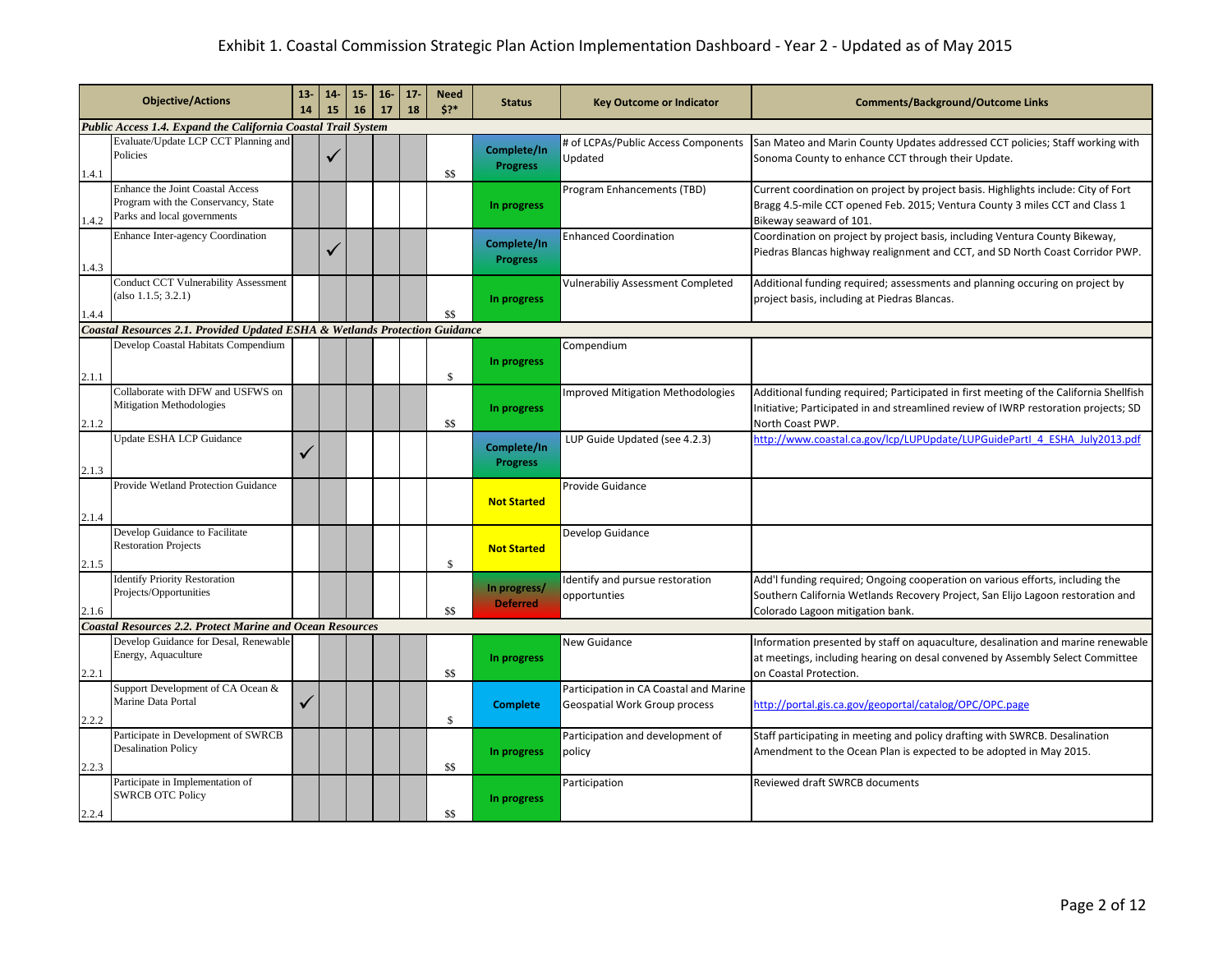|        | <b>Objective/Actions</b>                                                      |   | $14-$<br>15 | $15 -$<br>16 | $16 -$<br>17 | $17 -$<br>18 | <b>Need</b><br>$5?*$ | <b>Status</b>                  | <b>Key Outcome or Indicator</b>                            | <b>Comments/Background/Outcome Links</b>                                                                                                                                                 |
|--------|-------------------------------------------------------------------------------|---|-------------|--------------|--------------|--------------|----------------------|--------------------------------|------------------------------------------------------------|------------------------------------------------------------------------------------------------------------------------------------------------------------------------------------------|
| 2.2.5  | Assist NMFS with Development of<br><b>Eelgrass Mitigation Policy</b>          | ✓ |             |              |              |              |                      | <b>Complete</b>                | Participation and development of<br>policy                 | Worked with NMFS staff on policy implementation following public release of the<br>final plan.                                                                                           |
| 2.2.6  | Participate as Member of OPC Work<br>Groups                                   |   |             |              |              |              |                      | Complete/In<br><b>Progress</b> | Participation                                              | Contributed to development, testing and release of Coastal Geoportal.                                                                                                                    |
| 2.2.7  | Participate in CDFW Aquaculture<br>Development Committee (ADC)                |   |             |              |              |              | \$\$                 | In progress                    | Participation                                              | Developing presentation on nearshore/offshore aquaculture permitting guidance<br>for applicants and interested parties.                                                                  |
| 2.2.8  | Participate in Development of NOAA<br>Aquaculture Plan                        | ✓ |             |              |              |              |                      | <b>Complete</b>                | Participation and development of plan Complete             |                                                                                                                                                                                          |
| 2.2.9  | Participate in WCGA Work<br>Groups/Marine Spatial Planning                    |   |             |              |              |              | \$\$                 | In progress                    | Participation                                              | OPC lead. See related item: 2.2.2.                                                                                                                                                       |
| 2.2.10 | Participate in WCGA Marine Debris and<br>Climate Change Work Groups           |   |             |              |              |              |                      | Complete/In<br><b>Progress</b> | Participation                                              | Continue to co-lead Marine Debris Work Group; Group launched West Coast<br>Marine Debris Database; Contributed to the development of WCGA Regional Data<br>Framework.                    |
| 2.2.11 | Develop Guidance to Address Marine<br><b>Protected Areas</b>                  |   |             |              |              |              | \$\$                 | Complete/In<br><b>Progress</b> | Guidance                                                   | Coordination with DFW; Developed guidance memo for CCC staff regarding<br>identification of projects with potential to affect MPAs and process for<br>coordination with DFW.             |
| 2.2.12 | Develop Guidance to Address Beach<br>Management & Dredging                    |   |             |              |              |              | \$\$                 | <b>Deferred</b>                | Guidance                                                   |                                                                                                                                                                                          |
|        | <b>Coastal Resources 2.3. Improve Oil Spill Prevention and Response</b>       |   |             |              |              |              |                      |                                |                                                            |                                                                                                                                                                                          |
| 2.3.1  | Provide Public Education Materials                                            | ✓ |             |              |              |              |                      | <b>Complete</b>                | <b>New Education materials</b>                             | Policy guidance: http://www.coastal.ca.gov/oilspill/OilSpillGuidance.pdf;<br>Educational videos produced.                                                                                |
| 2.3.2  | Facilitate Improved Communication<br>among Responders                         | ✓ |             |              |              |              |                      | Complete/In<br><b>Progress</b> | Participation in meetings and oil spill<br>response drills | On-going; includes Boating Clean and Green education efforts; Conducted<br>workshops for marinas and yacht clubs on oil spill response; Conducted oil spill<br>boom deployment training. |
|        | Coastal Resources 2.4. Improve Water Quality Protection and Impact Mitigation |   |             |              |              |              |                      |                                |                                                            |                                                                                                                                                                                          |
| 2.4.1  | <b>Evaluate Effectiveness of Permit</b><br><b>Conditions and LCP Amds</b>     |   |             |              |              |              |                      | <b>Complete</b>                | Evaluation                                                 | CIAP Water Quality Grant funded this work. Evaluation was completed.                                                                                                                     |
| 2.4.2  | <b>Update LCP Water Quality Protection</b><br>Guidance                        |   |             |              |              |              |                      | <b>Complete</b>                | <b>Updated Guidance</b>                                    | http://www.coastal.ca.gov/la/lcp.html                                                                                                                                                    |
| 2.4.3  | Promote WO Protection Policies and<br>Practices                               |   |             |              |              |              |                      | In progress                    | Meetings and workshop participation                        | Updating model language and fact sheets for staff use; Participated in Monterey<br>Bay Sanctuary's Conference on Water Quality, February 5, 2014.                                        |
| 2.4.4  | Develop tools and policies to track and<br>address MPA impacts                |   |             |              |              |              | \$\$                 | In progress                    | New tools and policies                                     | Critical Coastal Area mapping began in Fall 2014                                                                                                                                         |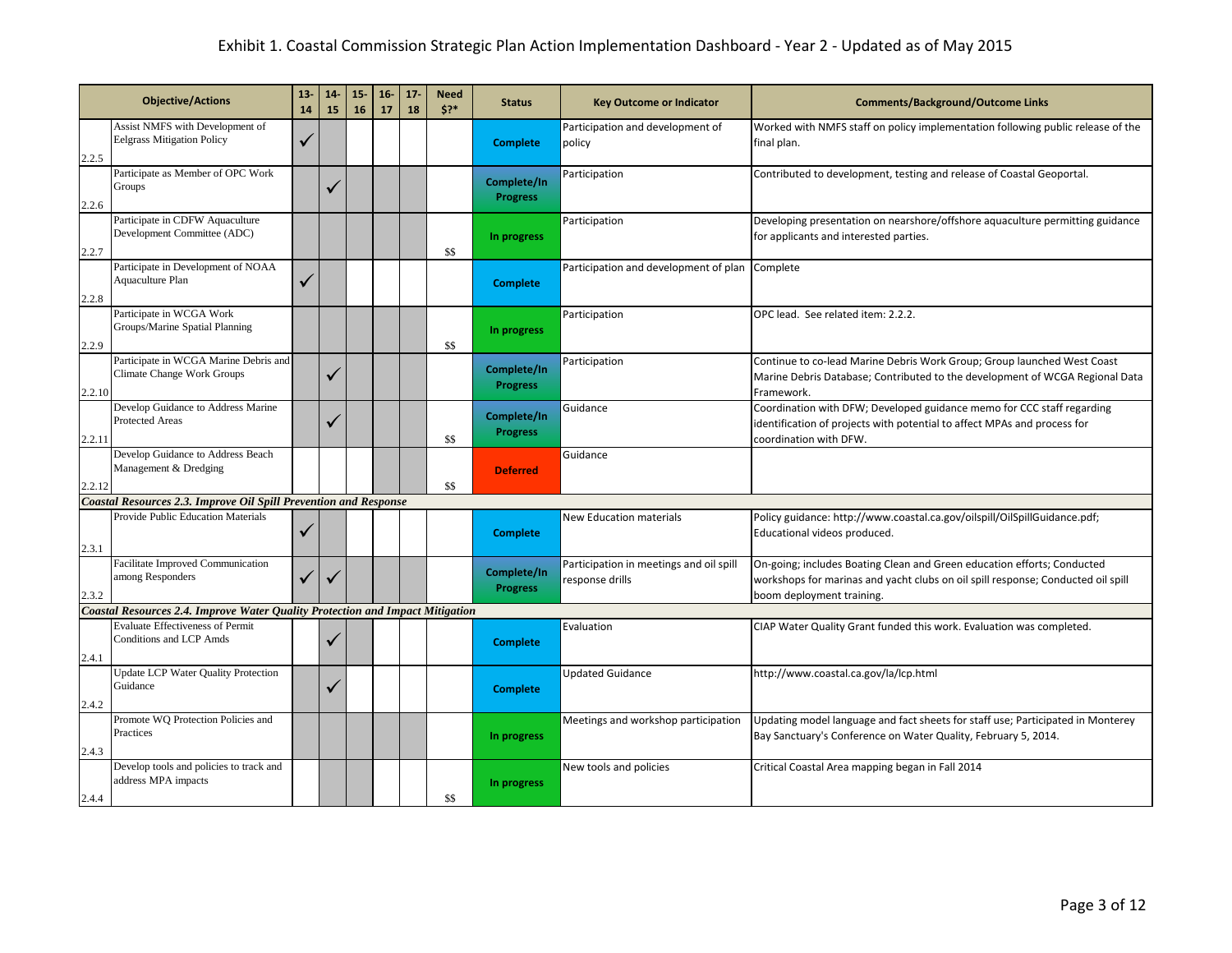|       | <b>Objective/Actions</b>                                         | $13 -$<br>14 | $14-$<br>15 | $15 -$<br>16 | $16-$<br>17 | $17 -$<br>18 | <b>Need</b><br>5? | <b>Status</b>   | <b>Key Outcome or Indicator</b>          | <b>Comments/Background/Outcome Links</b>                                                                                                                     |
|-------|------------------------------------------------------------------|--------------|-------------|--------------|-------------|--------------|-------------------|-----------------|------------------------------------------|--------------------------------------------------------------------------------------------------------------------------------------------------------------|
|       | <b>Coastal Resources 2.5. Protect and Maximize Agriculture</b>   |              |             |              |             |              |                   |                 |                                          |                                                                                                                                                              |
|       | Update Agriculture LCP Guidance                                  |              |             |              |             |              |                   |                 | <b>Updated Guidance</b>                  | http://www.coastal.ca.gov/lcp/LUPUpdate/LUPGuidePartl 5 AgriRes July2013.pd                                                                                  |
| 2.5.1 |                                                                  |              |             |              |             |              |                   | In progress     |                                          | f; see 2.5.3 also                                                                                                                                            |
|       | <b>Explore Options for Expedited Permit</b>                      |              |             |              |             |              |                   |                 | Implement options for expedited          | Federal funds through CZMA 309 grant secured; streamlining recommended in                                                                                    |
|       | Review for Agriculture                                           |              |             |              |             |              |                   | In progress     | review                                   | Marin Co LCP update.                                                                                                                                         |
| 2.5.2 |                                                                  |              |             |              |             |              | \$\$              |                 |                                          |                                                                                                                                                              |
|       | <b>Conduct Agricultural Workshop</b>                             |              |             |              |             |              |                   |                 | Workshop                                 | See http://documents.coastal.ca.gov/reports/2013/5/W3-5-2013.pdf; Related                                                                                    |
|       |                                                                  |              |             |              |             |              |                   | <b>Complete</b> |                                          | item: 2.5.2                                                                                                                                                  |
| 2.5.3 |                                                                  |              |             |              |             |              |                   |                 |                                          |                                                                                                                                                              |
|       | Explore use of Agricultural land                                 |              |             |              |             |              |                   |                 | Identify new mechanisms                  |                                                                                                                                                              |
|       | protection mechanisms                                            |              |             |              |             |              |                   | <b>Deferred</b> |                                          |                                                                                                                                                              |
| 2.5.4 |                                                                  |              |             |              |             |              | \$\$              |                 |                                          |                                                                                                                                                              |
|       | Climate Change 3.1. Develop LCP & Permitting Guidance            |              |             |              |             |              |                   |                 |                                          |                                                                                                                                                              |
|       | Adopt LCP & Permitting Sea Level Rise                            |              |             |              |             |              |                   |                 | Final SLR Guidance Published             | Final Guidance expected Summer 2015                                                                                                                          |
|       | Guidance                                                         |              |             |              |             |              |                   | In progress     |                                          |                                                                                                                                                              |
| 3.1.1 |                                                                  |              |             |              |             |              |                   |                 |                                          |                                                                                                                                                              |
|       | Develop Coastal Hazards LCP &                                    |              |             |              |             |              |                   |                 | Shoreline Assessment developed;          | Funds secured through FY 2014 NOAA Project of Special Merit; Ongoing work                                                                                    |
|       | <b>Permitting Guidance</b>                                       |              |             |              |             |              |                   | In progress     | Policy guidance and model ordinance      | through LCP updates and regulatory work.                                                                                                                     |
| 3.1.2 |                                                                  |              |             |              |             |              | \$\$              |                 | language                                 |                                                                                                                                                              |
|       | Develop Climate Change LCP and<br><b>Permitting Guidance</b>     |              |             |              |             |              |                   |                 | Work Program                             | Federal funds through CZMA 309 grant secured; Ongoing work through LCP                                                                                       |
|       |                                                                  |              |             |              |             |              |                   | In progress     |                                          | updates and regulatory work.                                                                                                                                 |
| 3.1.3 | Provide Public Information on                                    |              |             |              |             |              | \$\$              |                 |                                          |                                                                                                                                                              |
|       | <b>Adaptation Planning</b>                                       |              |             |              |             |              |                   |                 | Outreach materials                       | Outreach conducted through release of SLR guidance; participated in Humboldt<br>Bay Sea Level Rise Adaptation Working Group; helped establish the California |
| 3.1.4 |                                                                  |              |             |              |             |              | \$\$              | In progress     |                                          | Collaborative on Coastal Resilience.                                                                                                                         |
|       | Participate in Climate Action Team                               |              |             |              |             |              |                   |                 | Participation                            | On-going interagency coordination, including through State Coastal Leadership                                                                                |
|       |                                                                  | ✓            |             |              |             |              |                   | Complete/In     |                                          | Group; input to draft policy documents, sharing data and information; participated                                                                           |
| 3.1.5 |                                                                  |              |             |              |             |              | $\$$              | <b>Progress</b> |                                          | in Safeguarding California Plan.                                                                                                                             |
|       | Coordinate with NRA/OPR/CEMA re                                  |              |             |              |             |              |                   |                 | Coordination                             | On-going interagency coordination; testified at Joint Legislative Committee on                                                                               |
|       | <b>Hazard Mitigation Plans</b>                                   |              |             |              |             |              |                   | In progress     |                                          | Emergency Management hearing on Climate Change Impacts on Critical                                                                                           |
| 3.1.6 |                                                                  |              |             |              |             |              | \$\$              |                 |                                          | Infrastructure.                                                                                                                                              |
|       | Coordinate with State Lands                                      |              |             |              |             |              |                   |                 | Coordination                             | On-going interagency coordination; testified at Senate budget hearing with                                                                                   |
|       | Commission re SLR & Public Trust                                 |              |             |              |             |              |                   | In progress     |                                          | Coastal Leaders Partnership; Developed NOAA strategy for funding related project.                                                                            |
| 3.1.7 |                                                                  |              |             |              |             |              | \$\$              |                 |                                          |                                                                                                                                                              |
|       | Climate Change 3.2. Assess Coastal Resource Vulnerabilities      |              |             |              |             |              |                   |                 |                                          |                                                                                                                                                              |
|       | Conduct Assessment of Urban/Rural                                |              |             |              |             |              |                   |                 | Vulnerabiliy Assessment Completed        | Additional funding required; See 3.1.2; Participated in SLR Adaptation Working                                                                               |
|       | Areas                                                            |              |             |              |             |              |                   | <b>Deferred</b> |                                          | Group in Humboldt; Work on project by project basis.                                                                                                         |
| 3.2.1 |                                                                  |              |             |              |             |              | \$\$              |                 |                                          |                                                                                                                                                              |
|       | Work with Partners to Assess                                     |              |             |              |             |              |                   |                 | <b>Vulnerabiliy Assessment Completed</b> | additional funding required; ongoing work on project by project basis including                                                                              |
|       | <b>Transportation Infrastructure</b>                             |              |             |              |             |              |                   | In progress     |                                          | participation in TAC for Caltrans North Coast Pilot Study, Piedras Blancas, Surfer's                                                                         |
| 3.2.2 |                                                                  |              |             |              |             |              | \$\$              |                 |                                          | Beach, SD N. Coast Corridor PWP.                                                                                                                             |
|       | Work with DWR/SWRCB to Assess<br>Water/Wastewater Infrastructure |              |             |              |             |              |                   |                 | <b>Vulnerabiliy Assessment Completed</b> | additional funding required; ongoing work on project by project basis, including                                                                             |
|       |                                                                  |              |             |              |             |              |                   | In progress     |                                          | Morro Bay WWTP, San Simeon water treatment plant, CalAm Marina desal test                                                                                    |
| 3.2.3 |                                                                  |              |             |              |             |              | \$\$\$            |                 |                                          | site.                                                                                                                                                        |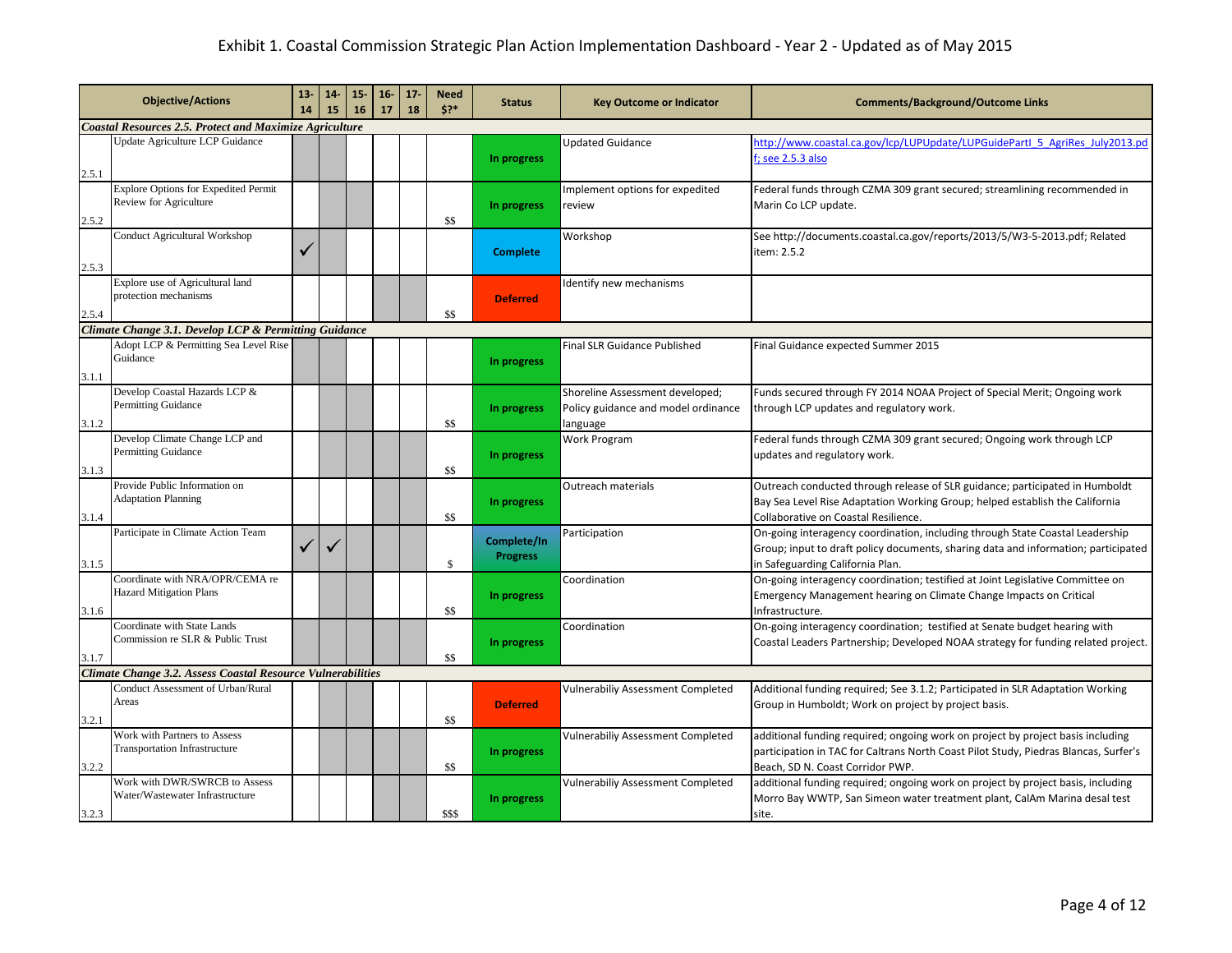|       | <b>Objective/Actions</b>                                              |   | $14-$<br>15 | $15-$<br>16 | $16-$<br>17 | $17 -$<br>18 | <b>Need</b><br>5? | <b>Status</b>                  | <b>Key Outcome or Indicator</b>                                                   | <b>Comments/Background/Outcome Links</b>                                                                                                                                                     |
|-------|-----------------------------------------------------------------------|---|-------------|-------------|-------------|--------------|-------------------|--------------------------------|-----------------------------------------------------------------------------------|----------------------------------------------------------------------------------------------------------------------------------------------------------------------------------------------|
| 3.2.4 | Work with Partners to Assess Natural<br>Resources                     |   |             |             |             |              | \$\$\$            | In progress                    | Vulnerabiliy Assessment Completed                                                 | additional funding required; ongoing work on project by project basis, including<br>participation in Russian River estuary planning, Humboldt Bay SLR Adaptation<br>Working Group SD PWP.    |
| 3.2.5 | Work with Coastal Observing System re<br><b>Monitoring Baseline</b>   |   |             |             |             |              | \$                | <b>Deferred</b>                | Improved climate change monitoring                                                |                                                                                                                                                                                              |
| 3.2.6 | Implement Grant Program with<br>SCC/OPC to support LCP Updates        | ✓ |             |             |             |              |                   | Complete/In<br><b>Progress</b> | Implementation of grant programs                                                  | See Goal 4; OPC grant administration transferred to CCC.                                                                                                                                     |
|       | <b>Climate Change 3.3. Reduce Greenhouse Gas Emissions</b>            |   |             |             |             |              |                   |                                |                                                                                   |                                                                                                                                                                                              |
| 3.3.1 | <b>Evaluate Policy Options to Promote</b><br>Smart/Sustainable Growth |   |             |             |             |              | \$\$              | In progress                    | Policy evaluation                                                                 | additional funding required; PAC for 2040 California Transportation Plan;<br>comments on CEQA changes per SB 743; various conferences addressing climate<br>change mitigation.               |
| 3.3.2 | Develop Policy Guidance to Expedite<br><b>Alternative Energy</b>      |   |             |             |             |              | \$                | <b>Deferred</b>                | New Guidance                                                                      | additional funding required                                                                                                                                                                  |
| 3.3.3 | Provide Public Information re GHG<br>Reduction                        |   |             |             |             |              | \$\$              | <b>Deferred</b>                | Public information                                                                | Additional funding required; Reviewing next steps in light of Governor's Executive<br>Order on GHG emissions.                                                                                |
| 3.3.4 | Reduce GHG Footprint of Commission's<br>Operations                    |   |             |             |             |              |                   | In progress                    | <b>GHG emission reductions</b>                                                    | Electric vehicle purchased; Evaluating options for leasing/purchasing additional<br>electric vehicles.                                                                                       |
|       | Local Coastal Programs 4.1. Pursue LCP Certification                  |   |             |             |             |              |                   |                                |                                                                                   |                                                                                                                                                                                              |
| 4.1.1 | Evaluate Uncertified Jurisdictions &<br><b>ADCs</b>                   | ✓ |             |             |             |              |                   | <b>Complete</b>                | <b>Evaluation of Uncertified Areas</b>                                            | Background: http://documents.coastal.ca.gov/reports/2014/3/W5a-3-2014.pdf, p.<br>4.                                                                                                          |
| 4.1.2 | Conduct Outreach/Feasibility Analysis<br>for LCP Certification        | ✓ |             |             |             |              |                   | Complete/In<br><b>Progress</b> | Feasibility Analysis                                                              | Additional CCC & local assistance funding in FY13-14 and 14-15 budgets.<br>Commission awarded 11 LCP grants in 13-14 and 12 LCP grants in 14-15.                                             |
| 4.1.3 | <b>Implement LCP Certification Strategy</b>                           |   |             |             |             |              | \$\$\$            | Complete/In<br><b>Progress</b> | Number of LCP segments or ADCs<br>submitted to CCC for<br>certification/certified | Additional funding for LCP work in FY13-14 and FY14-15 budgets; Certified Santa<br>Monica Mountains LCP.                                                                                     |
|       | <b>Local Coastal Programs 4.2 Update LCPs</b>                         |   |             |             |             |              |                   |                                |                                                                                   |                                                                                                                                                                                              |
| 4.2.1 | <b>Identify Priority LCP Update Needs</b>                             | ✓ |             |             |             |              |                   | <b>Complete</b>                | Identify priorities                                                               | Background: http://documents.coastal.ca.gov/reports/2014/3/W5a-3-2014.pdf, p.<br>4.                                                                                                          |
| 4.2.2 | <b>Evaluate Feasibility of Updates</b>                                |   |             |             |             |              |                   | Complete/In<br><b>Progress</b> | Updated Priorities.                                                               | Additional CCC & local assistance funding in FY13-14 and 14-15 budgets.<br>Commission awarded 11 LCP grants in 13-14 and 12 LCP grants in 14-15.                                             |
| 4.2.3 | Update Online LCP Guidance                                            | ✓ |             |             |             |              |                   | Complete/In<br><b>Progress</b> | <b>Completed Guidance</b>                                                         | Updated LUP Guidance Complete: http://www.coastal.ca.gov/la/landx.html; see<br>also related action 3.1.1, 3.1.2, 2.1.3, 2.1.4, 2.5.1                                                         |
| 4.2.4 | <b>Implement Staff Management Strategies</b><br>to Support LCP work   | ✓ |             |             |             |              |                   | Complete/In<br><b>Progress</b> | Staffing Strategies Implemented                                                   | 20 limited-term positions filled (1/1/14) under budget augmentation; staff<br>reorganization and assignments made to support LCP work; New CEA position to<br>be filled in this fiscal year. |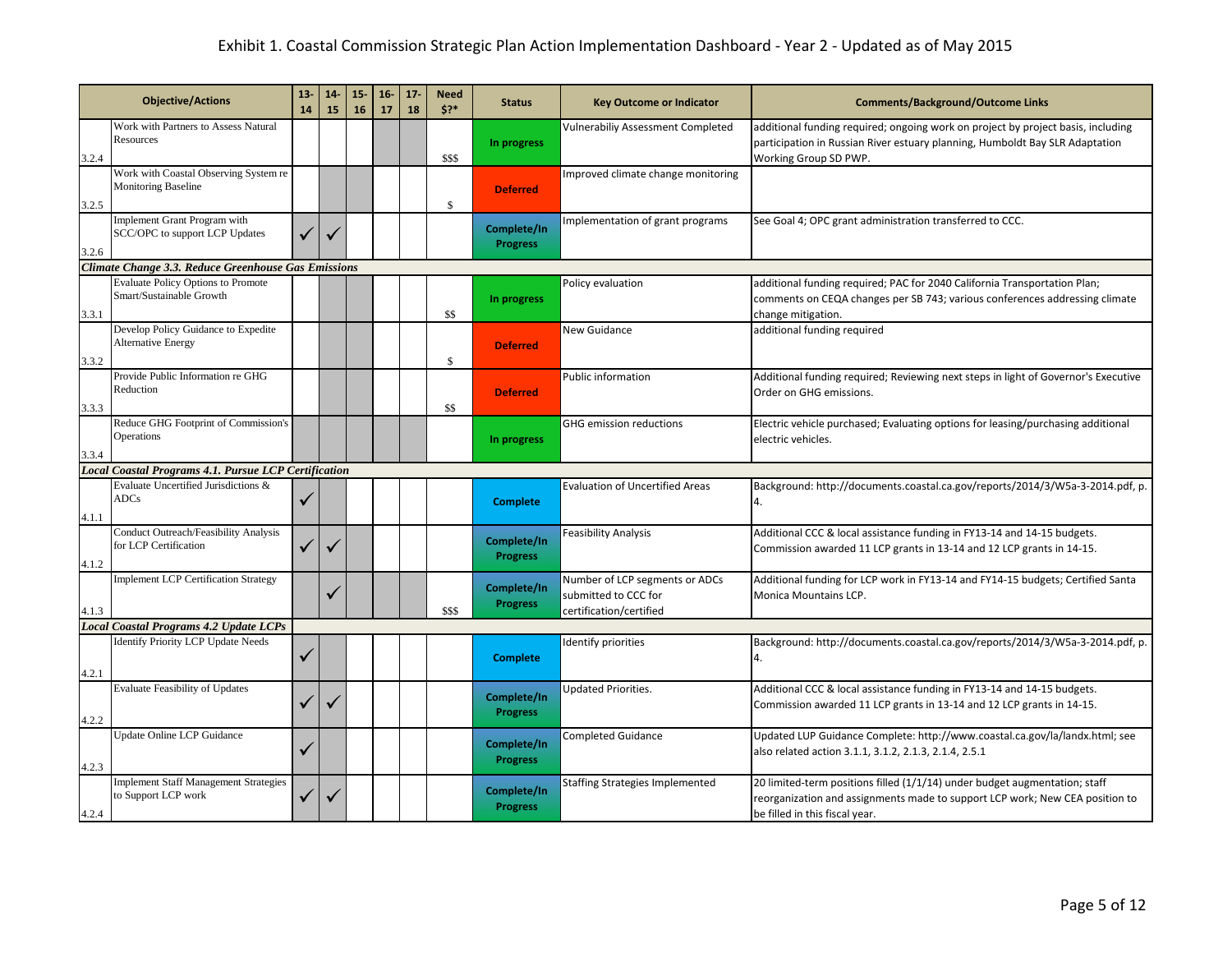|       | <b>Objective/Actions</b>                                                  | $13 -$<br>14 | $14-$<br>15 | $15 -$<br>16 | $16 -$<br>17 | $17 -$<br>18 | <b>Need</b><br>$$3*$ | <b>Status</b>                   | <b>Key Outcome or Indicator</b>                   | <b>Comments/Background/Outcome Links</b>                                                                                                                                                |
|-------|---------------------------------------------------------------------------|--------------|-------------|--------------|--------------|--------------|----------------------|---------------------------------|---------------------------------------------------|-----------------------------------------------------------------------------------------------------------------------------------------------------------------------------------------|
|       | Local Coastal Programs 4.3. Develop "Digital" LCPs                        |              |             |              |              |              |                      |                                 |                                                   |                                                                                                                                                                                         |
| 4.3.1 | Develop Strategy to Provide Digital<br><b>LCPs</b>                        | √            |             |              |              |              |                      | <b>Complete</b>                 | <b>Completed Needs and Assessment</b><br>Report   | Final Report available June 30, 2014                                                                                                                                                    |
| 4.3.2 | <b>Implement Pilot Project</b>                                            |              |             |              |              |              |                      | In progress                     | Completed Pilot                                   | Grant deliverable due June 30, 2015                                                                                                                                                     |
| 4.3.3 | <b>Implement Digital LCP Acquisition</b><br>Strategy                      |              |             |              |              |              | \$\$                 | In progress                     | Digital LCPs Available                            | Current federal grant provides for no more than 12                                                                                                                                      |
| 4.3.4 | Integrate Digital LCPs with Data<br>Management System                     |              |             |              |              |              | \$\$                 | In progress                     | Digital LCPs integrated with CDMS                 | Current federal grant provides for no more than 12                                                                                                                                      |
|       | <b>Local Coastal Programs 4.4. Improve Local Government Communication</b> |              |             |              |              |              |                      |                                 |                                                   |                                                                                                                                                                                         |
| 4.4.1 | <b>Conduct Periodic Local Government</b><br>Workshops                     |              |             |              |              |              | $\mathbb{S}$         | In progress                     | Workshop                                          | Participated in Coastal Counties Group at two CSAC conferences in 2014. Ongoing<br>Local Govt Working Group coordination calls. Next CCC/Local Govt workshop<br>expected November 2015. |
| 4.4.2 | Convene District-level Coordination<br>Meetings                           | $\checkmark$ |             |              |              |              | \$\$\$               | Complete/In<br><b>Progress</b>  | Coordination meetings with local<br>jurisdictions | See Commission May, 2014 agenda item W6a. Over 104 pre-submittal outreach<br>contacts in 2014 providing early coordination on local LCP/LCPA planning.                                  |
| 4.4.3 | Conduct Early Coordination on Major<br>LCP Amds/Updates                   | ✓            |             |              |              |              | \$\$\$               | Complete/In<br><b>Progress</b>  | Coordination meetings with local<br>jurisdictions | See Commission May, 2014 agenda item W6a. Over 104 pre-submittal outreach<br>contacts in 2014 providing early coordination on local LCP/LCPA planning.                                  |
| 4.4.4 | Provide LCP Amendment Status<br><b>Information Online</b>                 |              |             |              |              |              | \$\$                 | In progress                     | Information posted/updated on<br>website          | Information can be provided through new CDMS Public Web Portal. See 6.1.5 and<br>6.1.6.                                                                                                 |
| 4.4.5 | Increase LCP Training/coordination for<br><b>Local Government</b>         |              |             |              |              |              | \$\$\$               | In progress/<br><b>Deferred</b> | <b>Increased Training</b>                         | Additional funding required; Staff conducted all-day training for Mendocino Co.<br>Planning staff in May 2014.                                                                          |
| 4.4.6 | Pursue Joint LCP Funding Strategy with<br><b>Local Government</b>         | ✓            |             |              |              |              |                      | Complete/In<br><b>Progress</b>  | Implementation of funding strategies              | FY 13-14 LCP budget augmentation approved; FY 14-15 Spring Finance Letter<br>proposes two year extension.                                                                               |
|       | <b>Local Coastal Programs 4.5. Improve LCP Implementation</b>             |              |             |              |              |              |                      |                                 |                                                   |                                                                                                                                                                                         |
| 4.5.1 | Evaluate and Improve Post-certification<br>Monitoring                     |              |             |              |              |              | \$\$                 | <b>Deferred</b>                 | Evaluation/improvements<br>implemented            | Additional funding required                                                                                                                                                             |
| 4.5.2 | Implement Online Posting of Final Local<br><b>Action Notices</b>          |              |             |              |              |              |                      | In progress                     | FLANs posted on website                           |                                                                                                                                                                                         |
| 4.5.3 | Provide Training on Post-certification<br>Monitoring                      |              |             |              |              |              |                      | In progress                     | <b>Training conducted</b>                         | Provided through new staff training (Jan/Feb 2014)                                                                                                                                      |
| 4.5.4 | Evaluate Feasibility of Implementing<br><b>LCP Periodic Reviews</b>       |              |             |              |              |              | \$\$\$               | <b>Deferred</b>                 | Periodic Reviews                                  | Additional funding required                                                                                                                                                             |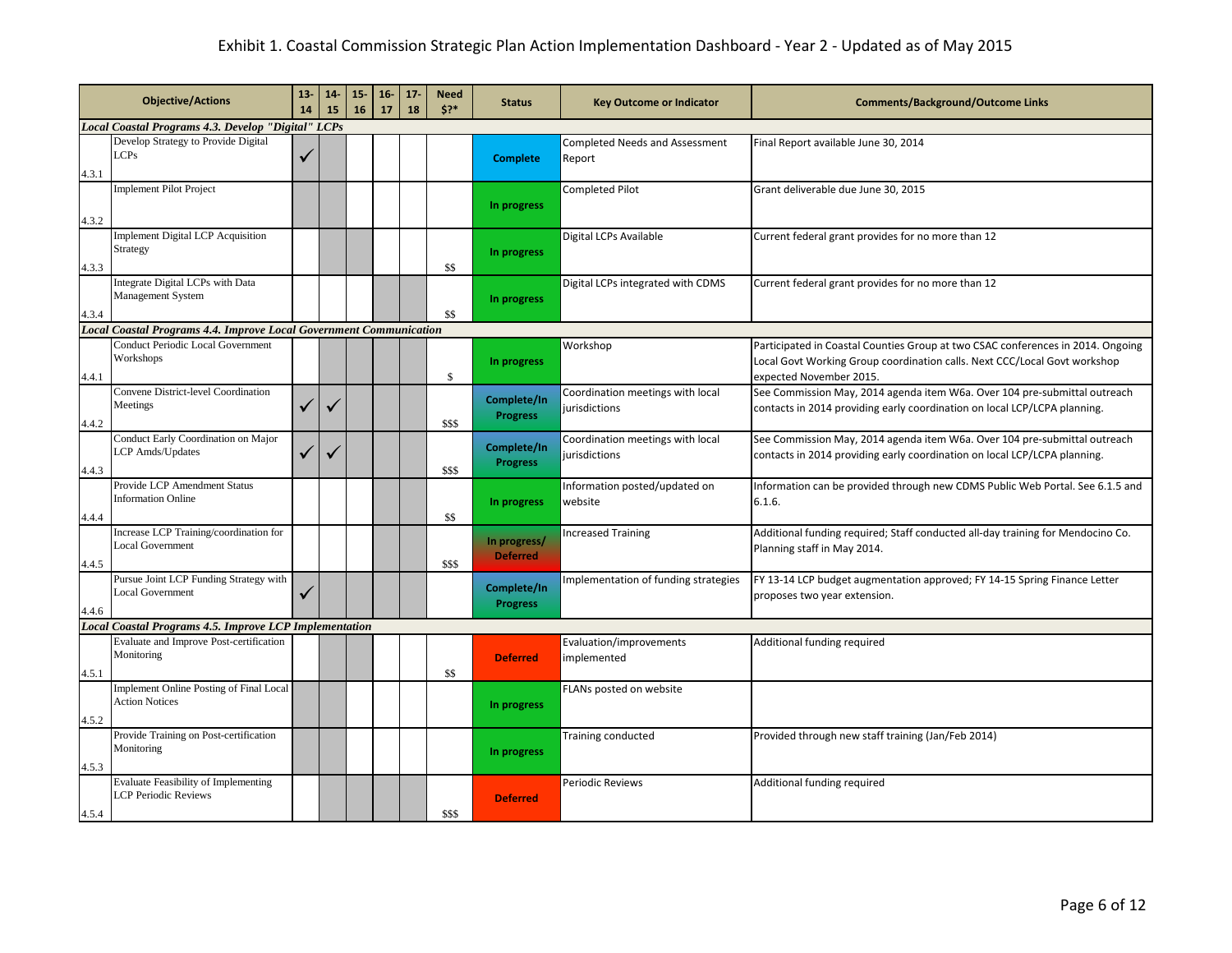|       | <b>Objective/Actions</b>                                                           |   | $14-$<br>15 | $15 -$<br>16 | $16-$<br>17 | $17 -$<br>18 | <b>Need</b><br>$5?*$ | <b>Status</b>                   | <b>Key Outcome or Indicator</b>                                          | <b>Comments/Background/Outcome Links</b>                                                                                                                                                      |
|-------|------------------------------------------------------------------------------------|---|-------------|--------------|-------------|--------------|----------------------|---------------------------------|--------------------------------------------------------------------------|-----------------------------------------------------------------------------------------------------------------------------------------------------------------------------------------------|
|       | <b>Regulatory Programs 5.1. Update Code of Regulations</b>                         |   |             |              |             |              |                      |                                 |                                                                          |                                                                                                                                                                                               |
| 5.1.1 | Assess Feasibility of Update                                                       | √ |             |              |             |              |                      | Complete/In<br><b>Progress</b>  | Feasibility report complete                                              | See 5.1.2                                                                                                                                                                                     |
| 5.1.2 | <b>Identify Priority Regulation Updates</b>                                        |   |             |              |             |              | \$                   | Complete/In<br><b>Progress</b>  | Update of LCP regulations                                                | Focus on update of LCP regs as part of LCP Program funding augmentation.                                                                                                                      |
| 5.1.3 | Initiate Update of Regulations                                                     |   |             |              |             |              | \$\$                 | In progress                     | Revised regulations submitted to OAL;<br>LCP regulations approved by OAL | Revisions to LCP regulations under internal review.                                                                                                                                           |
|       | Regulatory Programs 5.2. Improve Public Information and Service                    |   |             |              |             |              |                      |                                 |                                                                          |                                                                                                                                                                                               |
| 5.2.1 | <b>Update Commission Website</b>                                                   |   |             |              |             |              | \$\$                 | Complete/In<br><b>Progress</b>  | Website Updated                                                          | Transition to new State template and host server completed; revision to content on<br>going.                                                                                                  |
| 5.2.2 | Develop Online Permit Application<br>System                                        |   |             |              |             |              | \$\$                 | <b>Not started</b>              | Online application system available                                      |                                                                                                                                                                                               |
| 5.2.3 | Conduct Stakeholder Surveys on Public<br>Services                                  |   |             |              |             |              | \$\$                 | <b>Not started</b>              | Survey designed and conducted;<br>Number of survey respondents           |                                                                                                                                                                                               |
| 5.2.4 | Provide Permit/LCP Status Information<br>Online                                    |   |             |              |             |              | \$\$                 | In progress                     | CDP/LCP Online status available                                          | Information can be provided through new CDMS Public Web Portal. See 6.1.5 and<br>6.1.6.                                                                                                       |
|       | <b>Regulatory Programs 5.3. Ensure Condition Compliance with Permit Conditions</b> |   |             |              |             |              |                      |                                 |                                                                          |                                                                                                                                                                                               |
| 5.3.1 | <b>Evaluate Status of Condition</b><br>Compliance                                  |   |             |              |             |              | \$\$                 | In progress                     | Special Conditions Compendium,<br>Admin Guidance                         | FY 14-15 NOAA grant funding available for part of task                                                                                                                                        |
| 5.3.2 | <b>Improve Condition Compliance</b><br>Monitoring                                  |   |             |              |             |              | \$\$                 | <b>Deferred</b>                 | Improved condition compliance<br>monitoring                              | Additional funding required                                                                                                                                                                   |
| 5.3.3 | <b>Evaluate Options to Streamline</b><br><b>Recorded Documents Protocols</b>       |   |             |              |             |              |                      | In progress                     | Identify options for streamlining                                        |                                                                                                                                                                                               |
|       | Regulatory Programs 5.4. Increase Compliance With and Enforcement of Coastal Act   |   |             |              |             |              |                      |                                 |                                                                          |                                                                                                                                                                                               |
| 5.4.1 | <b>Evaluate Enforcement Options to</b><br>Reduce Unpermitted Development           |   |             |              |             |              | \$\$                 | Complete/In<br><b>Progress</b>  | Evaluation and implementation                                            | Secured new administrative penalty authority for access cases. See also 5.4.5, 5.4.6                                                                                                          |
| 5.4.2 | Develop Enforcement Public<br><b>Information Outreach Strategy</b>                 |   |             |              |             |              | \$\$                 | In progress                     | Outreach Strategy and staffing                                           | Informational brochures produced; Website updated to include press releases on<br>legislative developments and major enforcement cases. Participated in California<br>Shellfish Initiative.   |
| 5.4.3 | <b>Enhance Enforcement Tools for Public</b><br>Outreach                            |   | ✓           |              |             |              | \$\$                 | Complete/In<br><b>Progress</b>  | <b>Public Outreach Tools</b>                                             | Completed brochures and made them available to the public at all CCC office,<br>hearings, and other events; press releases, see 7.1.3; Work on access app and<br>revised enforcement website. |
| 5.4.4 | Establish Interagency Enforcement Task<br>Forces                                   |   |             |              |             |              | \$\$\$               | In progress/<br><b>Deferred</b> | Task Forces established                                                  | Staff participation in existing Santa Monica Mtns & North Coast Enforcement Task<br>Force when possible. Staff participation in existing task forces in northern<br>California.               |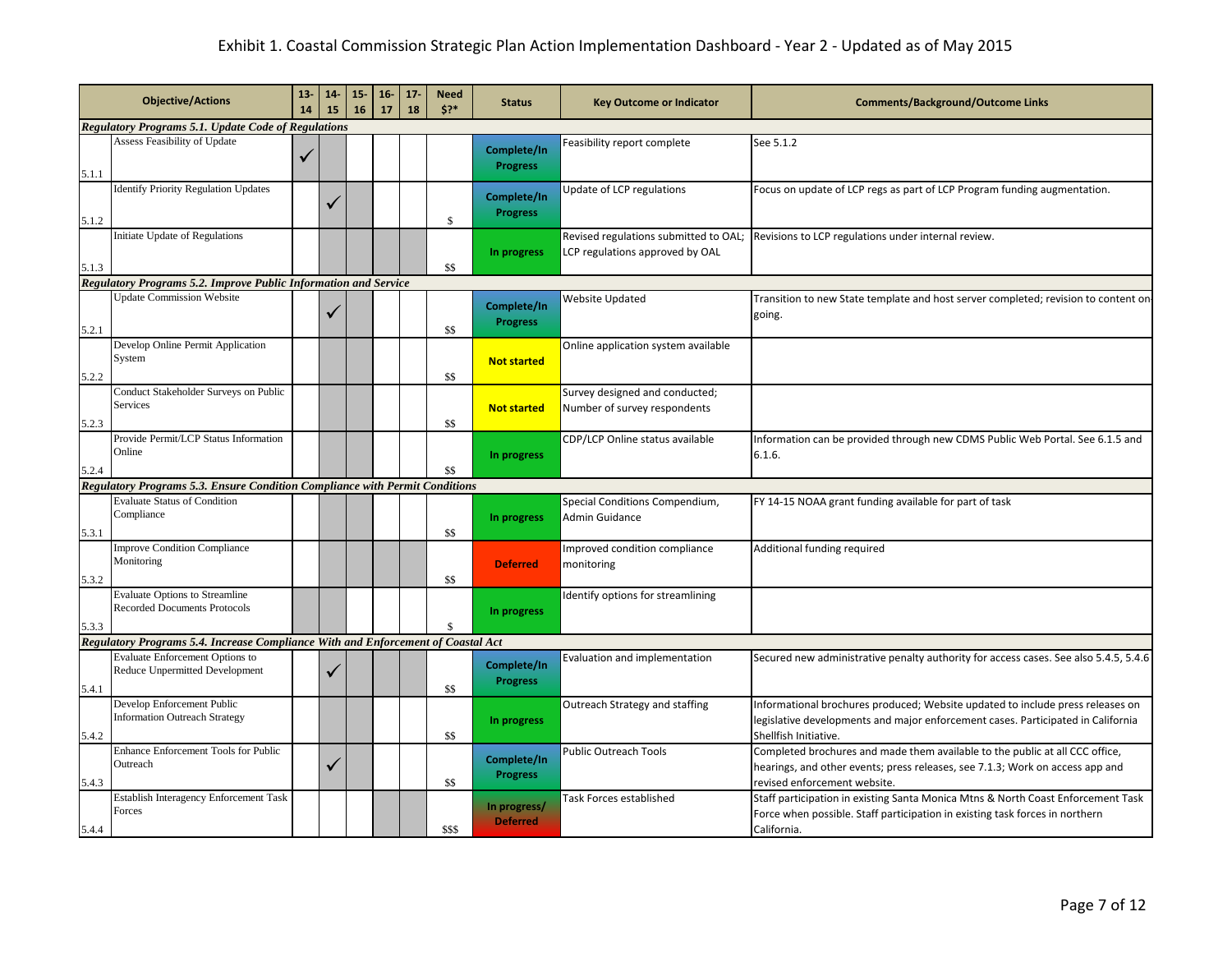|       | <b>Objective/Actions</b>                                                    |              | $14-$<br>15 | $15-$<br>16 | $16-$<br>17 | $17 -$<br>18 | <b>Need</b><br>5? | <b>Status</b>                  | <b>Key Outcome or Indicator</b>                                                                       | <b>Comments/Background/Outcome Links</b>                                                                                                                   |
|-------|-----------------------------------------------------------------------------|--------------|-------------|-------------|-------------|--------------|-------------------|--------------------------------|-------------------------------------------------------------------------------------------------------|------------------------------------------------------------------------------------------------------------------------------------------------------------|
| 5.4.5 | Secure Administrative Penalty Authority<br>to address Violations            |              |             |             |             |              |                   | Complete/In<br><b>Progress</b> | Administrative penalty authority<br>granted                                                           | Secured administrative penalty authority for access cases. Still lacking<br>adminiatrative penalties for the remainder of Coastal Act violations.          |
| 5.4.6 | Seek Program Changes to address<br>Violations through Permitting            |              |             |             |             |              |                   | In progress                    | Legislation granting authority<br>approved                                                            | AB 203 addressed this but failed passage in the Senate.                                                                                                    |
| 5.4.7 | Seek Increased Staffing for Enforcement<br>Program                          |              |             |             |             |              |                   | In progress                    | New enforcement staff position(s)                                                                     | Filled vacant positions and transferred position to the North Coast District Office to<br>fill a longstanding need; Continued seeking additional staffing. |
| 5.4.8 | Enhance Enforcement Program through<br>Cross-cutting strategies             |              |             |             |             |              |                   | <b>Not started</b>             | Strategies Implemented                                                                                | New staff and supervisory training occurred; see also 5.4.2, 5.4.3, 7.1.3 and 7.1.2                                                                        |
|       | Regulatory Programs 5.5. Improve Federal Consistency Program                |              |             |             |             |              |                   |                                |                                                                                                       |                                                                                                                                                            |
| 5.5.1 | <b>Update List of Federal Permits</b>                                       |              |             |             |             |              |                   | Complete/In<br><b>Progress</b> | Updated list of federal permits                                                                       | Formally submitted the updated list as an amendment to the certified CCMP;<br>Awaiting federal review and incorporation into the CCMP.                     |
| 5.5.2 | Develop Geographic Location<br>Descriptions (GDL) for Federal<br>Activities |              |             |             |             |              | \$\$              | <b>Not started</b>             | GLDs approved by NOAA                                                                                 |                                                                                                                                                            |
|       | <b>Information &amp; E-Government 6.1. Integrate Databases</b>              |              |             |             |             |              |                   |                                |                                                                                                       |                                                                                                                                                            |
| 6.1.1 | Consolidate/integrate Commission<br>Databases                               | $\checkmark$ |             |             |             |              |                   | <b>Complete</b>                | Databases Integrated                                                                                  | Post transfer data clean-up underway                                                                                                                       |
| 6.1.2 | Develop web interface for CDMS                                              | ✓            |             |             |             |              |                   | <b>Complete</b>                | Web interface complete                                                                                |                                                                                                                                                            |
| 6.1.3 | Move Historical Data into CDMS                                              | ✓            |             |             |             |              |                   | <b>Complete</b>                | Data Transferred                                                                                      | See also 6.4.3                                                                                                                                             |
| 6.1.4 | Train Commission Staff to use CDMS                                          | ✓            |             |             |             |              |                   | Complete/In<br><b>Progress</b> | Training conducted                                                                                    | Initial and refresher training completed; On-going training available.                                                                                     |
| 6.1.5 | Deploy Public web interface for CDMS                                        |              |             |             |             |              | \$                | In progress                    | Web Access active                                                                                     | New Public Web Portal is under development.                                                                                                                |
| 6.1.6 | Provide CDMS Permit and LCP Data to<br>Public via Internet                  |              |             |             |             |              |                   | In progress                    | Permit/LCP data available online                                                                      | New Public Web Portal is under development.                                                                                                                |
|       | Information & E-Government 6.2. Integrate GIS into Planning and Permitting  |              |             |             |             |              |                   |                                |                                                                                                       |                                                                                                                                                            |
| 6.2.1 | Integrate GIS with CDMS                                                     | $\checkmark$ |             |             |             |              |                   | <b>Complete</b>                | CDMS GIS active                                                                                       | Complete                                                                                                                                                   |
| 6.2.2 | Develop digital CCC boundary maps                                           |              |             |             |             |              |                   | Complete/In<br><b>Progress</b> | Digital post-cert jurisdiction maps<br>produced; Digital data layers made<br>available to local govt. | Digital cadastral scale maps for four jurisdictions have been certified by the<br>Commission.                                                              |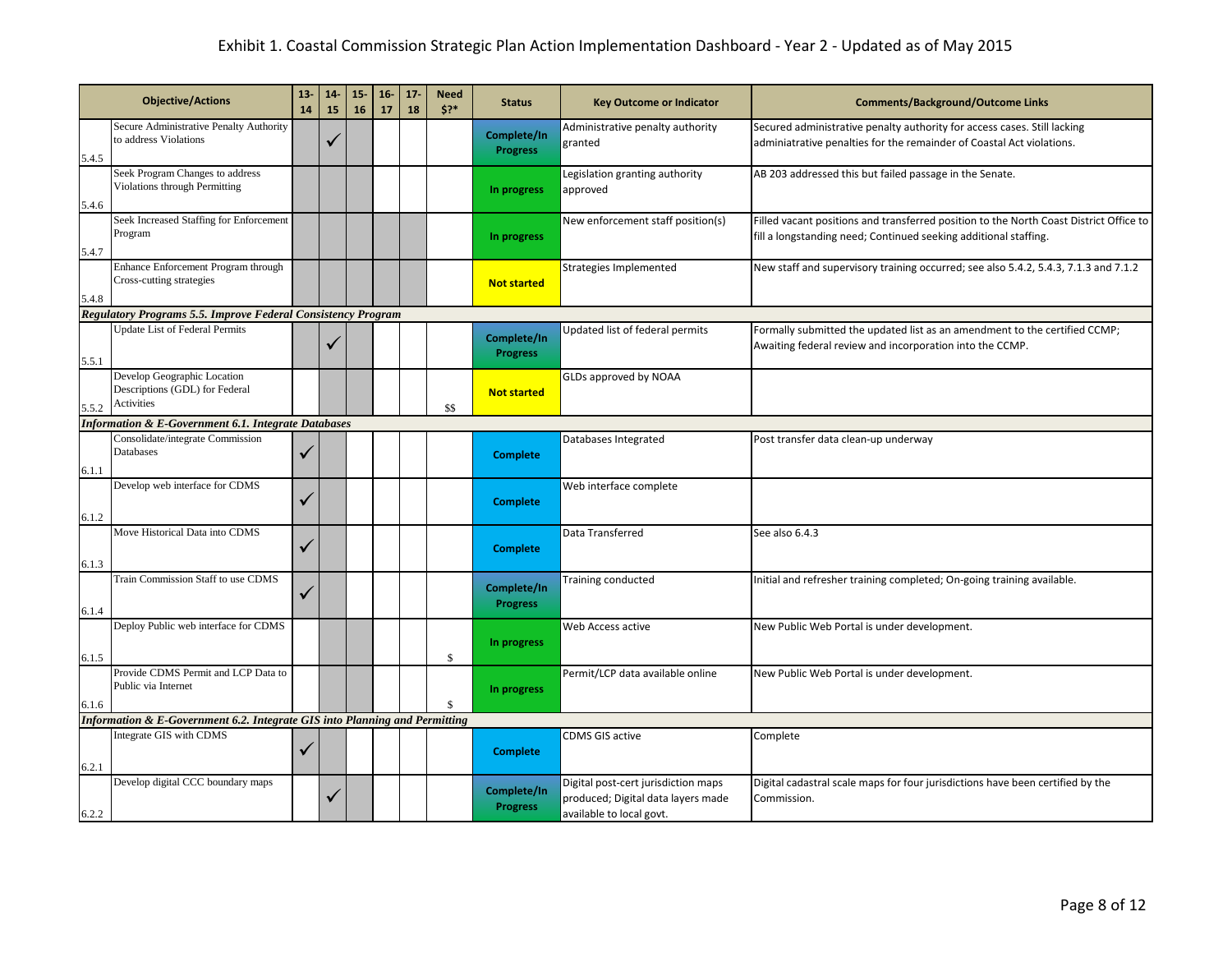|       | <b>Objective/Actions</b>                                                                 | $13 -$<br>14 | $14-$<br>15 | $15-$<br>16 | $16-$<br>17 | $17 -$<br>18 | <b>Need</b><br>$5?*$ | <b>Status</b>                   | <b>Key Outcome or Indicator</b>                                            | <b>Comments/Background/Outcome Links</b>                                                                                                                                                       |
|-------|------------------------------------------------------------------------------------------|--------------|-------------|-------------|-------------|--------------|----------------------|---------------------------------|----------------------------------------------------------------------------|------------------------------------------------------------------------------------------------------------------------------------------------------------------------------------------------|
| 6.2.3 | Enhance GIS tools to support staff<br>reports and presentations                          |              |             |             |             |              |                      | Complete/In<br><b>Progress</b>  | GIS tools; training                                                        | Completed tool development; Initial training complete; Ongoing training and<br>support as needed.                                                                                              |
| 6.2.4 | Provide Staff Training on GIS Analysis                                                   |              |             |             |             |              |                      | Complete/In<br><b>Progress</b>  | Training provided                                                          | Initial training provided; Ongoing training and support as needed.                                                                                                                             |
| 6.2.5 | Acquire Photo Data of Inland Coastal<br>Zone Areas                                       | $\checkmark$ |             |             |             |              | \$\$                 | <b>Complete</b>                 | Aerial photo data acquired                                                 | Full aerial coverage available through BING map product; Other data sources<br>available.                                                                                                      |
| 6.2.6 | <b>Implement GIS Field Tools</b>                                                         |              |             |             |             |              | \$\$                 | In progress/<br><b>Deferred</b> | GIS field tools made available                                             | Mobile GIS tools available through CDMS software provider; New licensing options<br>being evaluated.                                                                                           |
|       | Information & E-Government 6.3. Strengthen IT Support in District Offices                |              |             |             |             |              |                      |                                 |                                                                            |                                                                                                                                                                                                |
| 6.3.1 | Conduct Ongoing Training on<br><b>Information Systems</b>                                | ✓            |             |             |             |              |                      | Complete/In<br><b>Progress</b>  | Training conducted.                                                        | CDMS trainings include other information systems; See also 6.1.4                                                                                                                               |
| 6.3.2 | Establish Regular Regional IT Training<br>Sessions                                       |              |             |             |             |              | \$\$                 | In progress                     | Regular IT meetings with Districts                                         | Additional funding required                                                                                                                                                                    |
|       | <b>Information &amp; E-Government 6.4. Implement E-Govt Systems</b>                      |              |             |             |             |              |                      |                                 |                                                                            |                                                                                                                                                                                                |
| 6.4.1 | <b>Update Commission's Website</b>                                                       |              | ✓           |             |             |              | \$\$                 | Complete/In<br><b>Progress</b>  | Website Updated                                                            | Website update underway                                                                                                                                                                        |
| 6.4.2 | <b>Implement Online Permit Application</b><br>System                                     |              |             |             |             |              |                      | <b>Not started</b>              | <b>Online Permit Application System</b>                                    | see 5.2.2                                                                                                                                                                                      |
| 6.4.3 | Complete Digital Archive of<br><b>Commission Actions</b>                                 |              |             |             |             |              | \$\$                 | In progress                     | Digital Archive                                                            | All electronic data has been migrated into CDMS. Conversion and entry of paper<br>based historic data continues. Completion contingent on continued funding.                                   |
| 6.4.4 | <b>Implement Digital Meeting Materials</b>                                               | ✓            |             |             |             |              |                      | Complete/In<br><b>Progress</b>  | Meeting Materials Online                                                   | See http://www.coastal.ca.gov/mtgcurr.html                                                                                                                                                     |
| 6.4.5 | <b>Standardize Staff Report Templates</b>                                                | $\checkmark$ |             |             |             |              |                      | Complete/In<br><b>Progress</b>  | Templates                                                                  | Core template established; Additional specific templates still needed.                                                                                                                         |
| 6.4.6 | Develop Online Violation Reporting<br>System                                             |              |             |             |             |              |                      | Complete/In<br><b>Progress</b>  | Improve ability for public to report<br>violations using on line resources | Updated enforcement webpage and enforcement staff contact information online;<br>Information on how to report violations made available online and in written<br>pamphlets provided statewide. |
|       | <b>Information &amp; E-Government 6.5. Improve Business Services Information Systems</b> |              |             |             |             |              |                      |                                 |                                                                            |                                                                                                                                                                                                |
| 6.5.1 | Assess Business Services Data<br><b>Management Needs</b>                                 |              |             |             |             |              | \$                   | <b>Not started</b>              | New Software deployed                                                      |                                                                                                                                                                                                |
| 6.5.2 | Implement Online Timesheet and<br><b>Reporting System</b>                                |              |             |             |             |              | \$\$                 | <b>Deferred</b>                 | Online timesheet form                                                      |                                                                                                                                                                                                |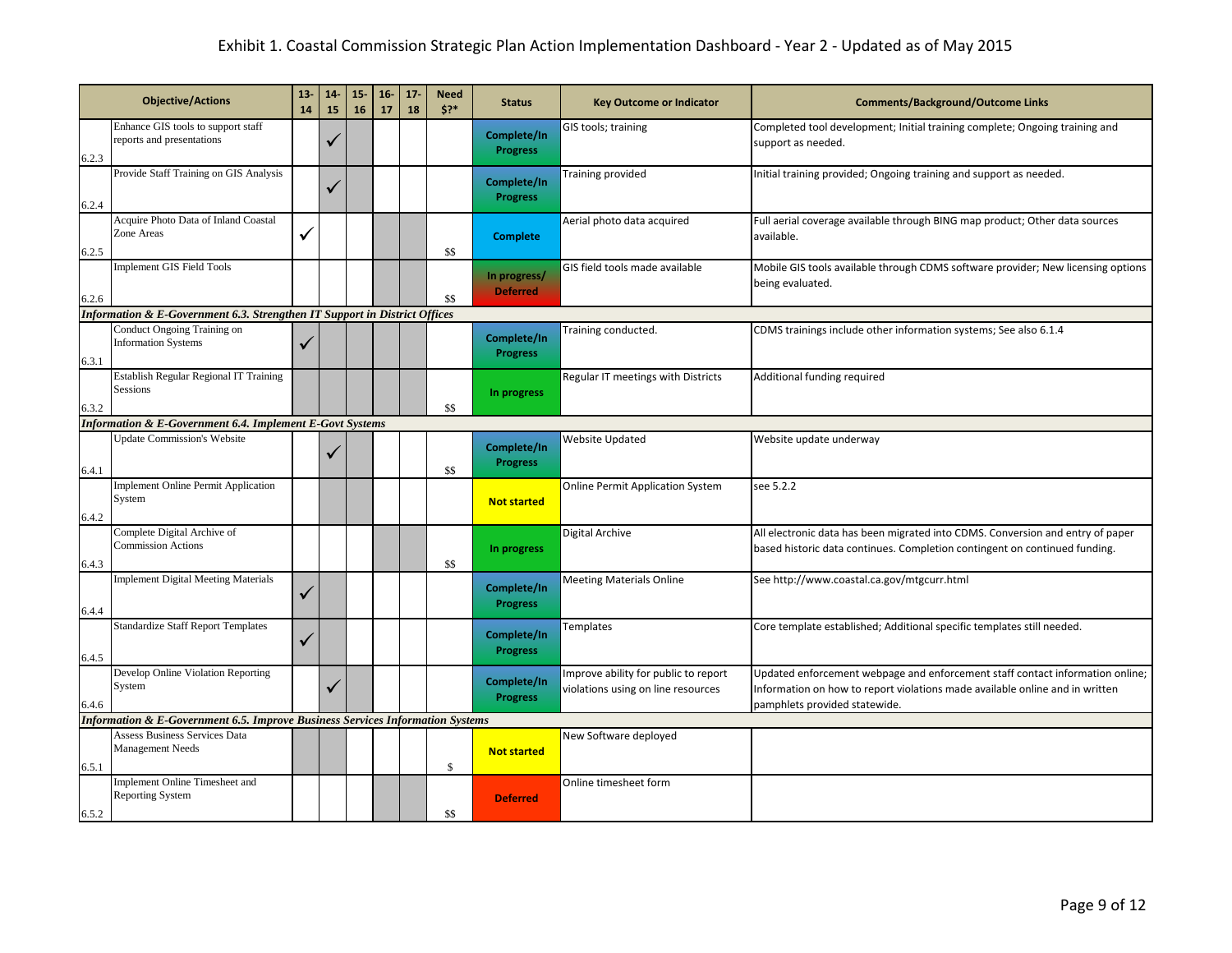|       | <b>Objective/Actions</b>                                                             |  | $14-$<br>15 | $15 -$<br>16 | $16-$<br>17 | $17-$<br>18 | <b>Need</b><br>$5?*$ | <b>Status</b>                  | <b>Key Outcome or Indicator</b>                                             | <b>Comments/Background/Outcome Links</b>                                                                                                                                                                                      |
|-------|--------------------------------------------------------------------------------------|--|-------------|--------------|-------------|-------------|----------------------|--------------------------------|-----------------------------------------------------------------------------|-------------------------------------------------------------------------------------------------------------------------------------------------------------------------------------------------------------------------------|
| 6.5.3 | Develop and Maintain Online in-house<br>staff directory                              |  |             |              |             |             |                      | In progress                    | Online internal staff directory                                             |                                                                                                                                                                                                                               |
|       | <b>Agency Capacity 7.1. Improve Public Relations</b>                                 |  |             |              |             |             |                      |                                |                                                                             |                                                                                                                                                                                                                               |
| 7.1.1 | <b>Establish Public Information Officer</b><br>Position                              |  |             |              |             |             | \$\$                 | In progress                    | PIO Hired                                                                   | Recruitment, testing, interviews in March, April and May 2015; Potential hiring in<br>current fiscal year.                                                                                                                    |
| 7.1.2 | Establish Social Media Task Force &<br>Develop Public Outreach/Education<br>Strategy |  |             |              |             |             |                      | In progress                    | Task force established; outreach<br>strategy                                | Hiring PIO; Webmaster position filled; Publishing meeting agenda in Spanish;<br>Working on educational video (Parker settlement).                                                                                             |
| 7.1.3 | Develop Press Protocol and Outreach<br>Strategy                                      |  |             |              |             |             | \$\$                 | In progress                    | Press release protocol                                                      | Hiring PIO; Increased number press releases and press availability, especially for<br>major legislative and enforcement events (opening of Ontario Ridge and Paradise<br>Cove), resulting in positive press.                  |
|       | <b>Agency Capacity 7.2. Program Evaluation and Promotion</b>                         |  |             |              |             |             |                      |                                |                                                                             |                                                                                                                                                                                                                               |
| 7.2.1 | Prepare Program Report                                                               |  |             |              |             |             | \$\$                 | <b>Deferred</b>                | Report Published                                                            |                                                                                                                                                                                                                               |
| 7.2.2 | Evaluate Feasibility of Bi-annual<br>Program Assessment                              |  |             |              |             |             |                      | In progress                    | Evaluate feasibility; strategy for<br>producing assessment                  | 2014 Year in Review Rpt Published                                                                                                                                                                                             |
| 7.2.3 | <b>Identify Strategies to</b><br>Streamline/integrate Reporting                      |  |             |              |             |             |                      | <b>Not started</b>             | Reporting integration options<br>identified and implemented if feasible     |                                                                                                                                                                                                                               |
| 7.2.4 | Implement Communication Strategy for<br><b>Commission Activities</b>                 |  |             |              |             |             | \$\$                 | In progress                    | Increased communication (e.g.<br>newsletters, workshops)                    | PIO to be hired in May 2015; Summary report on LCP status included in monthly ED<br>report.                                                                                                                                   |
| 7.2.5 | Raise Awareness about Coastal<br>Commission Programs (PE)                            |  |             |              |             |             | \$\$\$               | In progress                    | Number of events, number of<br>participants; Outreach material<br>developed | Additional funds secured for FY 2014-15 and 2015-16 to support Coastal Clean-up<br>Day.                                                                                                                                       |
| 7.2.6 | Participate in the Select Committee on<br><b>Coastal Protection</b>                  |  |             |              |             |             |                      | Complete/In<br><b>Progress</b> | Participation/testimony                                                     | Participated in: 4/11/14 hearing on fracking; Marine Debris Panel; 9/24/14 hearing<br>on desalination; Will testify at future 2015 hearings.                                                                                  |
| 7.2.7 | <b>Enhance Protection of Cultural</b><br><b>Resources and Consultation</b>           |  |             |              |             |             |                      | Complete/In<br><b>Progress</b> | Actions to protect cultural resources                                       | See topical briefing on Coastal Development Issues Related to North Coast Tribes in<br>September 2015, item W7a.                                                                                                              |
|       | <b>Agency Capacity 7.3. Expand Public Education Programs</b>                         |  |             |              |             |             |                      |                                |                                                                             |                                                                                                                                                                                                                               |
| 7.3.1 | Increase Public Participation in PE<br>Programs                                      |  |             |              |             |             | \$.                  | In progress                    | Increased Participation                                                     | New geographic areas recruited for Coastal Clean-up; Volunteer participation<br>increased by 15% over 2013; Clean-ups on 850 sites; Organizing partner in the<br>California King Tides Project.                               |
| 7.3.2 | Expand "Bring your own" and other<br>resource reduction programs                     |  | ✓           |              |             |             | \$                   | Complete/In<br><b>Progress</b> | Number of events; number of people<br>of cleanup supplies                   | In 2014, 50% of Clean-up participants brought reusable items (compared to 33% in<br>bringing resasuable supplies; reduction 2013); 60,000 fewer plastic trash bags ordered for 2014 clean-up (compared to<br>50,000 in 2013). |
| 7.3.3 | <b>Update Resources for Educators</b>                                                |  |             |              |             |             |                      | In progress                    | New curriculum; Updates to Waves,<br>Wetlands and Watershed                 | New curriculum for middle and high school students underway; progress on<br>schedule for completion in 2016.                                                                                                                  |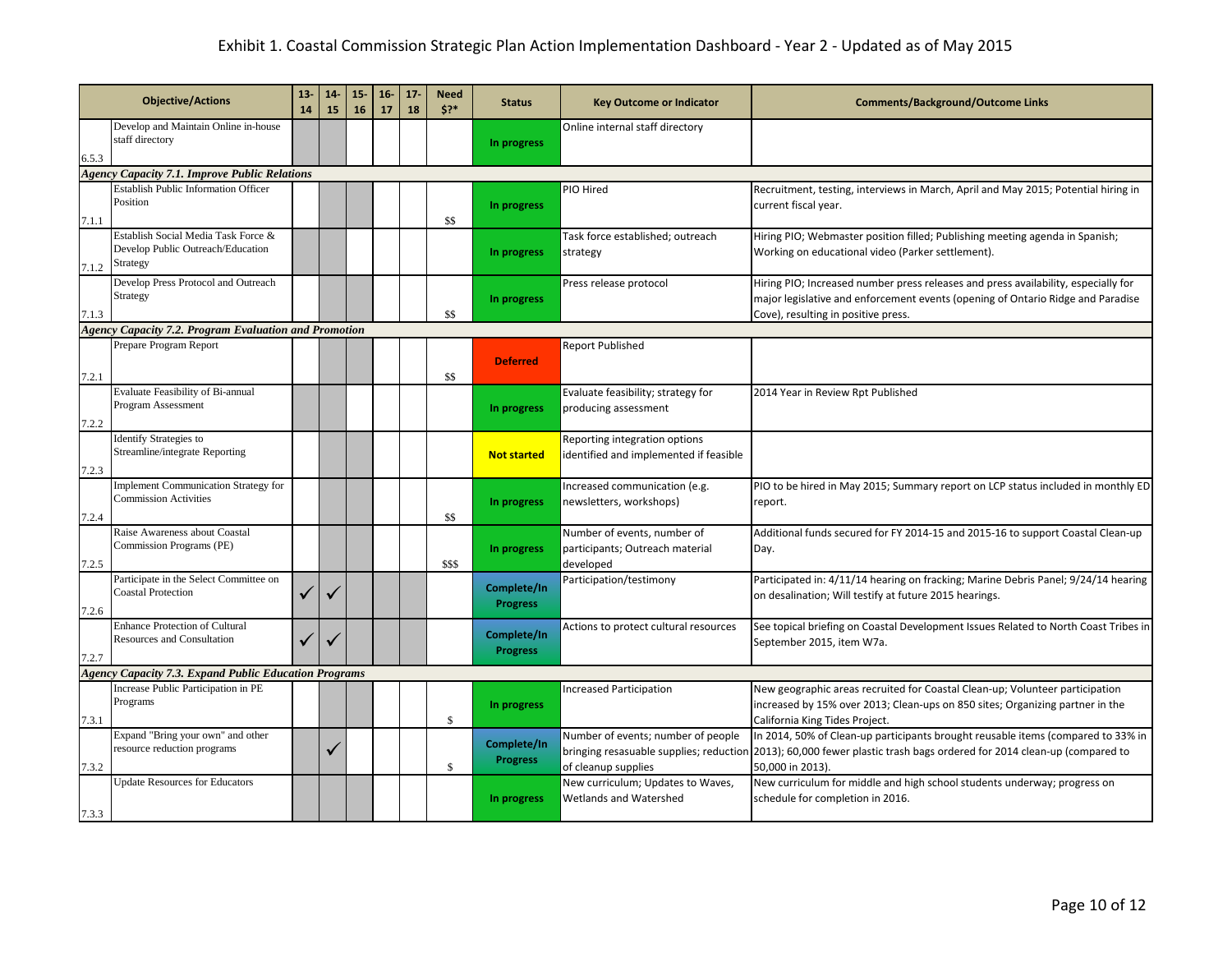| <b>Objective/Actions</b>                             |                                                                | 13 <sub>1</sub><br>14 | 14<br>15 | $15 -$<br>16 | $16-$<br>17 | 17 <sub>2</sub><br>18 | <b>Need</b><br>5? | <b>Status</b>                  | <b>Key Outcome or Indicator</b>               | <b>Comments/Background/Outcome Links</b>                                                                                                                                                             |
|------------------------------------------------------|----------------------------------------------------------------|-----------------------|----------|--------------|-------------|-----------------------|-------------------|--------------------------------|-----------------------------------------------|------------------------------------------------------------------------------------------------------------------------------------------------------------------------------------------------------|
| <b>Agency Capacity 7.4. Increase Program Funding</b> |                                                                |                       |          |              |             |                       |                   |                                |                                               |                                                                                                                                                                                                      |
| 7.4.1                                                | <b>Evaluate Funding Opportunities and</b><br>Strategies        |                       |          |              |             |                       |                   | Complete/In<br><b>Progress</b> | <b>Evaluation of Funding Strategies</b>       | See Commission Budget Report of Feb 10, 2015; Commission FY13-14 and 14-15<br>budget augmented for LCP work.                                                                                         |
| 7.4.2                                                | Prepare BCP to support LCP Planning                            | ✓                     |          |              |             |                       |                   | Complete/In<br><b>Progress</b> | <b>BCP Submitted</b>                          | BCP approved; Governor's budget for 15-16 includes LCP funds through FY 15-16<br>and includes LCP grants; New BCP required to extend beyond FY 15-16.                                                |
| 7.4.3                                                | Pursue Increased staffing in Core<br>Program                   |                       |          |              |             |                       |                   | Complete/In<br><b>Progress</b> | <b>Increased Staffing</b>                     | 25 limited-term positions for LCP work, see 7.4.1, 7.4.2; New CEA position<br>established and approved by the State Personnel Board April 2015; CEA position to<br>be filled in this fiscal year.    |
| 7.4.4                                                | <b>Update Commission "Fact Sheets"</b>                         |                       |          |              |             |                       |                   | Complete/In<br><b>Progress</b> | Updated Fact Sheets                           | LCPs and Climate Change fact sheet; CZMA CCC program fact sheet completed                                                                                                                            |
| 7.4.5                                                | <b>Research Technical Assistance</b><br>Opportunities          |                       |          |              |             |                       |                   | In progress                    | Research conducted                            | FY 2014 NOAA Project of Special Merit Award; Project manager hired February<br>2015 and work underway.                                                                                               |
| 7.4.6                                                | Continue Promoting Whale Tail Program<br>and Seek More Funding | $\checkmark$          |          |              |             |                       |                   | Complete/In<br><b>Progress</b> | Whale Tail Promotion and increased<br>funding | Tax check-box campaign legislation adopted. Pro bono promotion of check-box<br>completed; added outreach for Oct 15 IRS deadline<br>(http://www.coastal.ca.gov/publiced/checkthecoast/index.html)    |
|                                                      | <b>Agency Capacity 7.5. Develop Succession Plan</b>            |                       |          |              |             |                       |                   |                                |                                               |                                                                                                                                                                                                      |
| 7.5.1                                                | Evaluate Retirement Projections and<br>Program Impacts         |                       |          |              |             |                       |                   | In progress                    | Evaluation                                    | Survey of all staff of retirement age underway.                                                                                                                                                      |
| 7.5.2                                                | <b>Implement Succession Planning</b><br>Strategies             |                       |          |              |             |                       |                   | In progress                    | Succession planning/implementation            | On-going by senior management                                                                                                                                                                        |
|                                                      | <b>Agency Capacity 7.6. Develop Staff Recruitment Strategy</b> |                       |          |              |             |                       |                   |                                |                                               |                                                                                                                                                                                                      |
| 7.6.1                                                | <b>Identify and Pursue Critical Staffing</b><br>Needs          | ✓                     |          |              |             |                       | \$                | Complete/In<br><b>Progress</b> | <b>Staff Needs Assessment</b>                 | Core needs related to LCP program identified; budget augmentation received. See<br>$7.4.1 - 3$                                                                                                       |
| 7.6.2                                                | <b>Improve Staff Recruitment</b>                               |                       |          |              |             |                       | \$\$              | In progress                    | New recruitment/outreach programs             | Signficant HR work completed for budget augmentation hiring. Broad recruitment<br>for civil service testing and open positions underway, including at job fairs. Coastal<br>analyst exams June 2015. |
| 7.6.3                                                | <b>Expand Commission Internship Program</b>                    |                       |          |              |             |                       | \$                | In progress                    | Expanded use of interns                       | Enforcement intern program continues. Five paid Environmental Services Interns<br>hired. Continuous advertising for interns.                                                                         |
| 7.6.4                                                | Continue NOAA, Sea Grant, and other<br>fellow programs         | ✓                     |          |              |             |                       |                   | Complete/In<br><b>Progress</b> | Number of Fellows                             | 4 NOAA and Sea Grant fellows on staff, including two new Sea Grant fellows hired<br>for 2015.                                                                                                        |